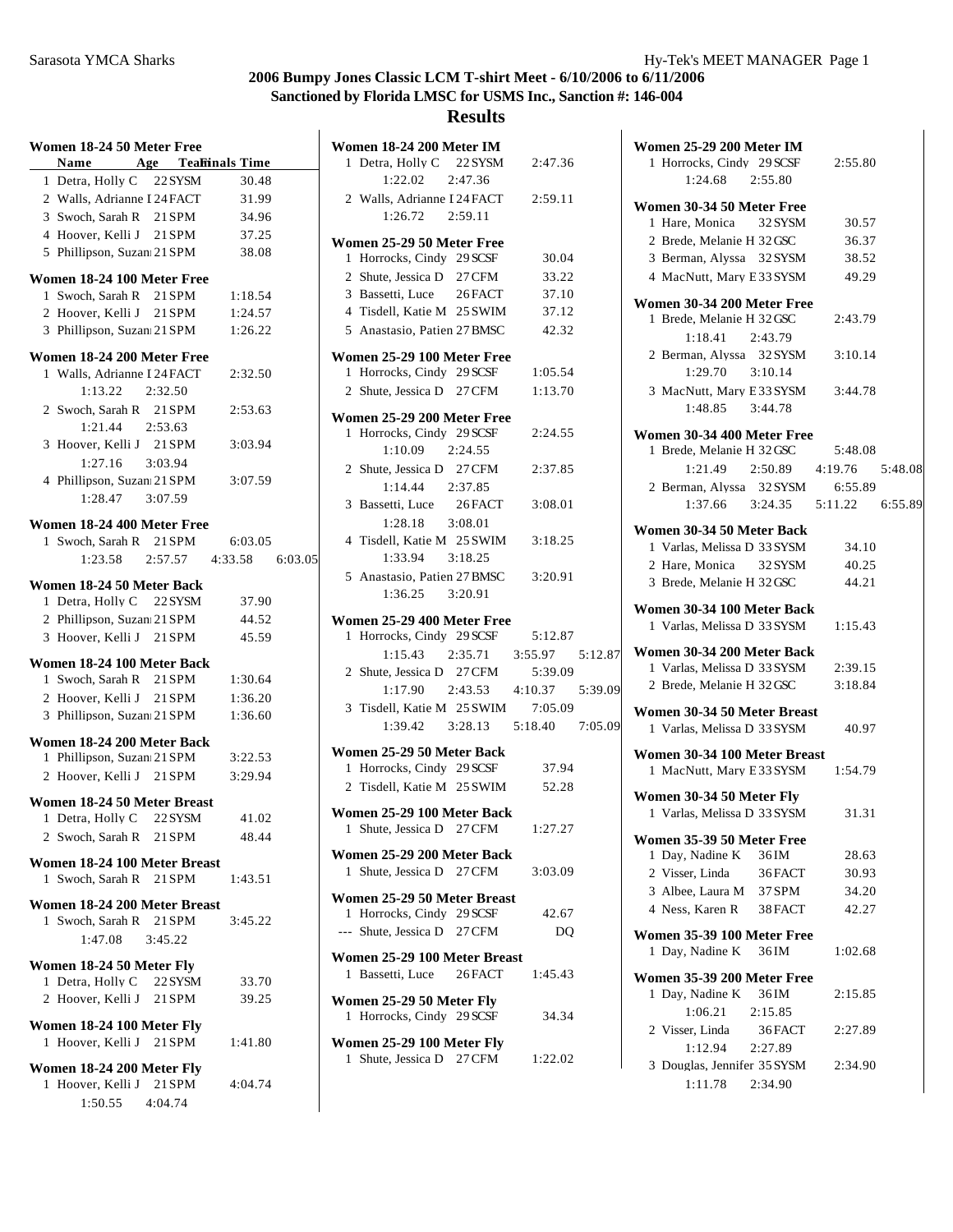# **Results**

**Women 40-44 50 Meter Free**

| (Women 35-39 200 Meter Free)                                  |                |                                         |  |
|---------------------------------------------------------------|----------------|-----------------------------------------|--|
| 4 Ness, Karen R 38 FACT 3:13.66                               |                |                                         |  |
| 1:32.35 3:13.66                                               |                |                                         |  |
|                                                               |                |                                         |  |
| Women 35-39 400 Meter Free<br>1 Visser, Linda 36 FACT 5:12.37 |                |                                         |  |
|                                                               |                | 1:14.69  2:34.39  3:54.88  5:12.37      |  |
|                                                               |                |                                         |  |
| 2 Douglas, Jennifer 35 SYSM 5:27.29                           |                |                                         |  |
|                                                               |                | $1:17.42$ $2:41.10$ $4:05.21$ $5:27.29$ |  |
| 3 Ness, Karen R 38 FACT 6:51.34                               |                |                                         |  |
|                                                               |                | 1:36.62 3:22.33 5:05.48 6:51.34         |  |
| Women 35-39 50 Meter Back                                     |                |                                         |  |
| 1 Day, Nadine K 36IM                                          |                | 33.39                                   |  |
| 2 Ness, Karen R 38 FACT 50.21                                 |                |                                         |  |
|                                                               |                |                                         |  |
| Women 35-39 100 Meter Back                                    |                |                                         |  |
| 1 Visser, Linda 36 FACT 1:17.34<br>2 Zappa, Flavia L 39 SPM   |                |                                         |  |
|                                                               |                | 2:28.16                                 |  |
| Women 35-39 50 Meter Breast                                   |                |                                         |  |
| 1 Day, Nadine K 36IM                                          |                | 36.33                                   |  |
| 2 Visser, Linda 36 FACT 39.15                                 |                |                                         |  |
| 3 Zappa, Flavia L 39 SPM 1:03.48                              |                |                                         |  |
| Women 35-39 100 Meter Breast                                  |                |                                         |  |
|                                                               |                | 1:19.05                                 |  |
| 1 Day, Nadine K 36IM<br>2 Visser, Linda 36FACT                |                | 1:24.37                                 |  |
| 3 Albee, Laura M 37 SPM                                       |                | 1:37.17                                 |  |
|                                                               |                |                                         |  |
| Women 35-39 200 Meter Breast                                  |                |                                         |  |
| 1 Visser, Linda 36 FACT 3:00.69                               |                |                                         |  |
| 1:27.17 3:00.69                                               |                |                                         |  |
| 2 Zappa, Flavia L 39 SPM                                      |                | 4:57.07                                 |  |
| 2:23.61 4:57.07                                               |                |                                         |  |
| --- Day, Nadine K 36IM                                        |                | D <sub>O</sub>                          |  |
| 1:24.37                                                       | D <sub>O</sub> |                                         |  |
| Women 35-39 50 Meter Fly                                      |                |                                         |  |
| 1 Visser, Linda 36 FACT 32.35                                 |                |                                         |  |
|                                                               |                |                                         |  |
| Women 35-39 100 Meter Fly                                     |                |                                         |  |
| 1 Albee, Laura M 37 SPM 1:36.39                               |                |                                         |  |
| <b>Women 35-39 200 Meter Fly</b>                              |                |                                         |  |
| 1 Day, Nadine K 36IM                                          |                | 2:34.36                                 |  |
| 1:13.42                                                       | 2:34.36        |                                         |  |
| 2 Zappa, Flavia L 39 SPM                                      |                | 5:16.02                                 |  |
| 2:31.84   5:16.02                                             |                |                                         |  |
|                                                               |                |                                         |  |
| <b>Women 35-39 200 Meter IM</b>                               |                |                                         |  |
| 1 Day, Nadine K 36IM                                          |                | 2:30.63                                 |  |
| $1:12.22$ $2:30.63$                                           |                |                                         |  |
| 2 Visser, Linda                                               | 36FACT         | 2:41.61                                 |  |
| $1:18.54$ $2:41.61$                                           |                |                                         |  |
| <b>Women 35-39 400 Meter IM</b>                               |                |                                         |  |
| 1 Day, Nadine K 36IM                                          |                | 5:20.25                                 |  |
|                                                               |                | 1:09.34 2:35.76 4:07.86 5:20.25         |  |
| 2 Zappa, Flavia L 39 SPM                                      |                | 10:00.76                                |  |
|                                                               |                | 2:32.93   5:26.52   7:59.37   10:00.76  |  |
|                                                               |                |                                         |  |

| 1 Atkins, Tillie                      | 42 SYSM         | 30.42   |         |
|---------------------------------------|-----------------|---------|---------|
| 2 Dean, Paige                         | 42 SYSM         | 34.28   |         |
| 3 Howle, Stacey E 40 SYSM             |                 |         |         |
|                                       |                 | 35.60   |         |
| 4 Lent, Mary M 42 UNAT                |                 | 44.06   |         |
| Women 40-44 100 Meter Free            |                 |         |         |
| 1 Petersen, Charlot 42 SPM            |                 | 1:05.64 |         |
| 2 Bennett, Ellen K 43 SYSM            |                 | 1:12.60 |         |
| 3 Salvetti, Julie 44 SYSM             |                 | 1:14.23 |         |
| 4 Howle, Stacey E 40 SYSM             |                 | 1:18.26 |         |
| 5 Lent, Mary M 42 UNAT                |                 | 1:38.41 |         |
| 6 Cohen, Helene D 44 FACT             |                 | 2:10.72 |         |
|                                       |                 |         |         |
| Women 40-44 200 Meter Free            |                 |         |         |
| 1 Bennett, Ellen K 43 SYSM            |                 | 2:40.01 |         |
| 1:16.72                               | 2:40.01         |         |         |
| 2 Howle, Stacey E 40 SYSM             |                 | 2:40.08 |         |
| 1:18.35 2:40.08                       |                 |         |         |
| 3 Salvetti, Julie                     | 44 SYSM         | 2:43.97 |         |
| 1:16.56                               | 2:43.97         |         |         |
| 4 Uwah-King, Chin 43 SYSM             |                 | 3:25.73 |         |
| 1:37.42 3:25.73                       |                 |         |         |
| Women 40-44 400 Meter Free            |                 |         |         |
| Howle, Stacey E 40 SYSM<br>1          |                 | 5:29.64 |         |
| 1:19.46                               | 2:42.98 4:07.04 |         | 5:29.64 |
| 2 Bennett, Ellen K 43 SYSM            |                 | 5:44.13 |         |
| 1:21.49  2:49.61  4:18.15  5:44.13    |                 |         |         |
| 3 Uwah-King, Chin 43 SYSM             |                 | 7:24.29 |         |
| 1:40.87    3:36.45                    |                 | 5:33.30 | 7:24.29 |
| 4 Lent, Mary M                        | 42 UNAT         | 8:28.06 |         |
| 1:49.78   6:03.42   8:07.11   8:28.06 |                 |         |         |
|                                       |                 |         |         |
| Women 40-44 50 Meter Back             |                 |         |         |
| 1 Atkins, Tillie 42 SYSM              |                 | 37.92   |         |
| 2 Dean, Paige 42 SYSM                 |                 | 40.13   |         |
| Women 40-44 100 Meter Back            |                 |         |         |
| 1 Petersen, Charlot 42 SPM            |                 |         |         |
|                                       |                 | 1:17.88 |         |
| 2 Bennett, Ellen K 43 SYSM            |                 | 1:27.41 |         |
|                                       |                 |         |         |
| Women 40-44 200 Meter Back            |                 |         |         |
| 1 Bennett, Ellen K 43 SYSM            |                 | 3:04.85 |         |
| 2 Dean, Paige 42 SYSM                 |                 | 3:13.70 |         |
| Women 40-44 50 Meter Breast           |                 |         |         |
| 1 Petersen, Charlot 42 SPM            |                 | 41.30   |         |
| 2 Lent, Mary M 42 UNAT                |                 | 54.78   |         |
|                                       |                 |         |         |
| Women 40-44 100 Meter Breast          |                 |         |         |
| 1 Atkins, Tillie 42 SYSM              |                 | 1:29.70 |         |
| 2 Lent, Mary M 42 UNAT                |                 | 2:02.97 |         |
| Women 40-44 200 Meter Breast          |                 |         |         |
| 1 Bennett, Ellen K 43 SYSM            |                 | 3:33.25 |         |
| 1:43.67                               | 3:33.25         |         |         |
| 2 Lent, Mary M 42 UNAT                |                 | 4:31.12 |         |

| Women 40-44 50 Meter Fly                                   |                  |  |
|------------------------------------------------------------|------------------|--|
| 1 Petersen, Charlot 42 SPM                                 | 35.02            |  |
| 2 Salvetti, Julie 44 SYSM                                  | 42.66            |  |
| Women 40-44 200 Meter IM                                   |                  |  |
| 1 Bennett, Ellen K 43 SYSM                                 | 3:08.26          |  |
| 1:30.10 3:08.26                                            |                  |  |
| Women 45-49 50 Meter Free                                  |                  |  |
| 1 Fedako, Cathy A 45 SYSM                                  | 30.49            |  |
| 2 Dawson, Karleen 49NTC                                    | 32.63            |  |
| 3 Doyle-Vallery, D 48 SYSM                                 | 32.70            |  |
| 4 LaFrance, Danett 46 SYSM                                 | 38.70            |  |
| 5 Springer, Eva N 47 SYSM                                  | 49.29            |  |
| Women 45-49 100 Meter Free                                 |                  |  |
| 1 Fedako, Cathy A 45 SYSM                                  | 1:09.77          |  |
| 2 Dawson, Karleen 49NTC                                    | 1:15.81          |  |
| 3 Moucha, Sue A 48 BLUE                                    | 2:16.71          |  |
| Women 45-49 200 Meter Free                                 |                  |  |
| 1 Fedako, Cathy A 45 SYSM                                  | 2:33.34          |  |
| 1:13.48 2:33.34                                            |                  |  |
| 2 LaFrance, Danett 46 SYSM                                 | 3:14.79          |  |
| 1:28.89 3:14.79                                            |                  |  |
| 3 Moucha, Sue A 48 BLUE                                    | 4:44.96          |  |
| 2:21.88 4:44.96                                            |                  |  |
| Women 45-49 400 Meter Free                                 |                  |  |
| 1 Fedako, Cathy A 45 SYSM 5:31.40                          |                  |  |
| 1:18.77  2:44.50  4:10.07  5:31.40                         |                  |  |
| 2 Moucha, Sue A 48 BLUE 9:56.46                            |                  |  |
| 2:21.77 4:53.29 7:24.61 9:56.46                            |                  |  |
| Women 45-49 50 Meter Back                                  |                  |  |
|                                                            |                  |  |
| 1 Dawson, Karleen 49NTC                                    | 39.61            |  |
| 2 Doyle-Vallery, D 48 SYSM                                 | 40.05            |  |
| 3 Fedako, Cathy A 45 SYSM                                  | 40.87            |  |
| 4 Moucha, Sue A 48 BLUE                                    | 1:18.06          |  |
|                                                            |                  |  |
| Women 45-49 100 Meter Back<br>1 Dawson, Karleen 49NTC      | 1:29.44          |  |
| 2 Fedako, Cathy A 45 SYSM                                  | 1:30.45          |  |
| 3 Moucha, Sue A 48 BLUE                                    | 2:35.91          |  |
|                                                            |                  |  |
| Women 45-49 200 Meter Back                                 |                  |  |
| 1 Dawson, Karleen 49NTC<br>2 Moucha, Sue A 48 BLUE 5:20.68 | 3:13.83          |  |
|                                                            |                  |  |
| Women 45-49 50 Meter Breast                                |                  |  |
| 1 Doyle-Vallery, D 48 SYSM                                 | 45.10            |  |
| 2 Fedako, Cathy A 45 SYSM                                  | 45.85            |  |
| 3 Dawson, Karleen 49NTC<br>4 Moucha, Sue A 48 BLUE         | 48.84<br>1:20.41 |  |
|                                                            |                  |  |
| Women 45-49 100 Meter Breast                               |                  |  |
| 1 Springer, Eva N 47 SYSM                                  | 2:09.55          |  |
| Women 45-49 200 Meter Breast                               |                  |  |
| 1 Springer, Eva N 47 SYSM<br>2:19.39 4:40.38               | 4:40.38          |  |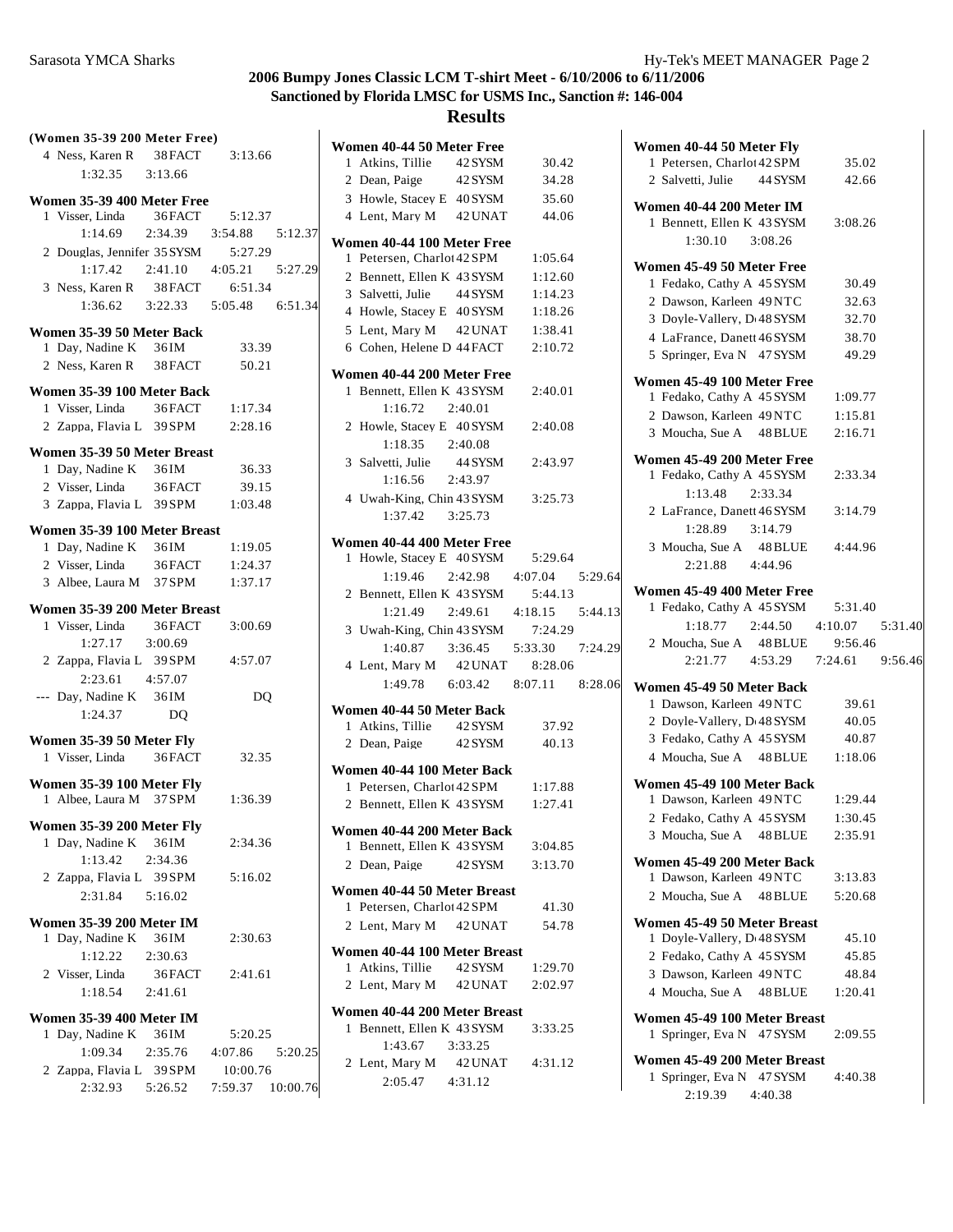| Women 45-49 50 Meter Fly          |                                                    |         |                                         |  |
|-----------------------------------|----------------------------------------------------|---------|-----------------------------------------|--|
|                                   |                                                    |         | 1 Doyle-Vallery, D 48 SYSM 36.68        |  |
|                                   |                                                    |         | 2 Moucha, Sue A 48 BLUE 1:17.14         |  |
| Women 45-49 200 Meter IM          |                                                    |         |                                         |  |
|                                   | 1 Moucha, Sue A 48 BLUE                            |         | 5:16.27                                 |  |
|                                   | $2:38.39$ $5:16.27$                                |         |                                         |  |
|                                   |                                                    |         |                                         |  |
| Women 45-49 400 Meter IM          |                                                    |         | 1 Moucha, Sue A 48 BLUE 10:46.82        |  |
|                                   |                                                    |         | 2:44.71   5:27.74   8:15.78   10:46.82  |  |
|                                   |                                                    |         |                                         |  |
| <b>Women 50-54 50 Meter Free</b>  |                                                    |         |                                         |  |
|                                   | 1 Sargeant, Pat A 53 FACT                          |         | 30.15                                   |  |
|                                   | 2 Trainor, Suzette 54 SYSM<br>3 Geiger, Pam 54 SPM |         | 34.29                                   |  |
|                                   | 4 De, Julia 51 SYSM                                |         | 36.99<br>43.48                          |  |
|                                   |                                                    |         |                                         |  |
| Women 50-54 100 Meter Free        |                                                    |         |                                         |  |
|                                   | 1 Sargeant, Pat A 53 FACT                          |         | 1:08.93                                 |  |
|                                   | 2 Trainor, Suzette 54 SYSM                         |         | 1:20.31                                 |  |
|                                   | 3 Geiger, Pam 54 SPM                               |         | 1:21.90                                 |  |
| 4 De, Julia                       |                                                    | 51 SYSM | 1:41.87                                 |  |
| Women 50-54 200 Meter Free        |                                                    |         |                                         |  |
|                                   |                                                    |         | 1 Sargeant, Pat A 53 FACT 2:31.74       |  |
|                                   | 1:14.31  2:31.74                                   |         |                                         |  |
|                                   | 2 Geiger, Pam 54 SPM                               |         | 2:54.38                                 |  |
|                                   | 1:23.84 2:54.38                                    |         |                                         |  |
|                                   | 3 Trainor, Suzette 54 SYSM                         |         | 3:09.42                                 |  |
| 4 De. Julia                       |                                                    | 51 SYSM | 3:43.83                                 |  |
|                                   | $1:50.52$ $3:43.83$                                |         |                                         |  |
| Women 50-54 400 Meter Free        |                                                    |         |                                         |  |
|                                   |                                                    |         | 1 Sargeant, Pat A 53 FACT 5:28.64       |  |
|                                   |                                                    |         | 1:20.45 2:45.02 4:08.39 5:28.64         |  |
| 2 Geiger, Pam                     |                                                    | 54 SPM  | 6:10.69                                 |  |
|                                   |                                                    |         | $1:27.30$ $3:00.77$ $4:36.77$ $6:10.69$ |  |
| 3 De. Julia                       |                                                    | 51 SYSM | 7:46.88                                 |  |
|                                   |                                                    |         | 2:00.83 4:00.97 6:00.59 7:46.88         |  |
| Women 50-54 50 Meter Back         |                                                    |         |                                         |  |
|                                   | 1 Sargeant, Pat A 53 FACT                          |         | 39.83                                   |  |
| Women 50-54 200 Meter Back        |                                                    |         |                                         |  |
|                                   | 1 McDonnell, Pegg 51 GOLD                          |         | 3:02.97                                 |  |
| Women 50-54 50 Meter Breast       |                                                    |         |                                         |  |
| 1                                 | McDonnell, Pegg 51 GOLD                            |         | 44.03                                   |  |
|                                   | 2 Trainor, Suzette 54 SYSM                         |         | 44.34                                   |  |
|                                   | 3 Sargeant, Pat A 53 FACT                          |         | 47.66                                   |  |
|                                   | 4 Harrelson, Jo Ani 50 SPM                         |         | 47.87                                   |  |
| 5 De, Julia                       |                                                    | 51 SYSM | 56.76                                   |  |
| Women 50-54 100 Meter Breast      |                                                    |         |                                         |  |
|                                   | 1 Trainor, Suzette 54 SYSM                         |         | 1:38.20                                 |  |
| 2 De, Julia                       |                                                    | 51 SYSM | 1:55.68                                 |  |
|                                   |                                                    |         |                                         |  |
| Women 50-54 200 Meter Breast<br>1 | Harrelson, Jo Ani 50 SPM                           |         | 3:29.83                                 |  |
|                                   | 1:45.26                                            | 3:29.83 |                                         |  |
|                                   |                                                    |         |                                         |  |

|        | 2 De, Julia | 51 SYSM 4:22.00<br>2:09.81 4:22.00                                                                    |                |  |
|--------|-------------|-------------------------------------------------------------------------------------------------------|----------------|--|
|        |             | Women 50-54 50 Meter Fly                                                                              |                |  |
|        |             | 1 Sargeant, Pat A 53 FACT                                                                             | 34.59          |  |
|        |             | 2 McDonnell, Pegg 51 GOLD                                                                             | 34.81          |  |
|        |             | 3 Trainor, Suzette 54 SYSM 41.26                                                                      |                |  |
|        |             | Women 50-54 100 Meter Fly<br>1 McDonnell, Pegg 51 GOLD 1:23.01                                        |                |  |
| 2      |             | Women 50-54 200 Meter Fly                                                                             |                |  |
|        |             | 1 Harrelson, Jo Ani 50 SPM                                                                            | 3:16.91        |  |
|        |             | $1:36.55$ $3:16.91$                                                                                   |                |  |
|        |             | 2 Sargeant, Pat A 53 FACT 3:17.01                                                                     |                |  |
|        |             | $1:29.13$ $3:17.01$                                                                                   |                |  |
|        |             | <b>Women 50-54 200 Meter IM</b>                                                                       |                |  |
|        |             | 1 Sargeant, Pat A 53 FACT                                                                             | 2:57.09        |  |
|        |             | 1:23.22  2:57.09                                                                                      |                |  |
|        |             | 2 McDonnell, Pegg 51 GOLD 2:57.82                                                                     |                |  |
|        |             | $1:24.82$ $2:57.82$                                                                                   |                |  |
|        |             | 3 Geiger, Pam 54 SPM                                                                                  | 3:28.06        |  |
|        |             | $1:39.45$ $3:28.06$                                                                                   |                |  |
|        |             |                                                                                                       |                |  |
|        |             | <b>Women 50-54 400 Meter IM</b>                                                                       |                |  |
|        |             | 1 McDonnell, Pegg 51 GOLD 6:25.43                                                                     |                |  |
|        |             | $1:30.67$ $3:10.31$ $5:00.84$ $6:25.43$                                                               |                |  |
|        |             | 2 Harrelson, Jo Ani 50 SPM 6:39.71<br>1:36.87 3:22.03 5:08.87 6:39.71<br>3 Geiger, Pam 54 SPM 7:40.50 |                |  |
|        |             |                                                                                                       |                |  |
|        |             |                                                                                                       |                |  |
|        |             |                                                                                                       |                |  |
|        |             | $1:50.52$ $3:48.72$ $6:00.23$ $7:40.50$                                                               |                |  |
|        |             | Women 55-59 50 Meter Free                                                                             |                |  |
|        |             | 1 Walker, Deb W 55 FACT                                                                               | 33.60          |  |
|        |             | 2 Feltom, Linda R 56 FACT                                                                             | 34.51          |  |
| 4      |             | 3 Wilson, Meegan . 58 FACT                                                                            | 36.66          |  |
|        |             | 4 Coleman, Jeanne 55 ACTT 47.36                                                                       |                |  |
|        |             | Women 55-59 100 Meter Free                                                                            |                |  |
|        |             | 1 Walker, Deb W 55 FACT 1:13.95                                                                       |                |  |
|        |             | 2 Wilson, Meegan . 58 FACT 1:24.75                                                                    |                |  |
|        |             | 3 Feltom, Linda R 56 FACT 1:25.37                                                                     |                |  |
|        |             |                                                                                                       |                |  |
|        |             | Women 55-59 200 Meter Free<br>1 Coleman, Jeanne 55 ACTT                                               | 3:59.40        |  |
|        |             | $1:52.10$ $3:59.40$                                                                                   |                |  |
| 9<br>8 |             | Women 55-59 50 Meter Back                                                                             |                |  |
|        |             | 1 Walker, Deb W 55 FACT                                                                               | 41.86          |  |
|        |             | 2 Feltom, Linda R 56 FACT                                                                             | 47.50          |  |
|        |             | 3 Wilson, Meegan, 58 FACT                                                                             | 51.23          |  |
|        |             | 4 Coleman, Jeanne 55 ACTT                                                                             | 1:02.83        |  |
|        |             | Women 55-59 100 Meter Back                                                                            |                |  |
|        |             | 1 Walker, Deb W 55 FACT                                                                               | 1:29.60        |  |
|        |             |                                                                                                       |                |  |
|        |             | Women 55-59 50 Meter Breast                                                                           |                |  |
|        |             | 1 Walker, Deb W 55 FACT                                                                               | 42.05          |  |
|        |             | 2 Wilson, Meegan . 58 FACT<br>3 Feltom, Linda R 56 FACT                                               | 45.05<br>46.87 |  |

| Women 55-59 100 Meter Breast                             |         |                                 |  |
|----------------------------------------------------------|---------|---------------------------------|--|
| 1 Walker, Deb W 55 FACT                                  |         | 1:32.78                         |  |
| 2 Wilson, Meegan . 58 FACT                               |         | 1:37.78                         |  |
| 3 Feltom, Linda R 56 FACT                                |         | 1:51.32                         |  |
| Women 55-59 200 Meter Breast                             |         |                                 |  |
| 1 Wilson, Meegan, 58 FACT                                |         | 3:31.93                         |  |
| 1:44.09 3:31.93                                          |         |                                 |  |
| Women 55-59 50 Meter Fly                                 |         |                                 |  |
| 1 Wilson, Meegan . 58 FACT                               |         | 41.37                           |  |
| 2 Feltom, Linda R 56 FACT                                |         | 43.14                           |  |
| Women 55-59 100 Meter Fly                                |         |                                 |  |
| 1 Wilson, Meegan . 58 FACT                               |         | 1:39.01                         |  |
| <b>Women 55-59 200 Meter IM</b>                          |         |                                 |  |
| 1 Wilson, Meegan . 58 FACT                               |         | 3:31.21                         |  |
| $1:48.55$ $3:31.21$                                      |         |                                 |  |
| 2 Coleman, Jeanne 55 ACTT                                |         | 4:24.02                         |  |
| 2:16.52 4:24.02                                          |         |                                 |  |
| Women 60-64 50 Meter Free                                |         |                                 |  |
| 1 Bradley, Mariann 63 FACT                               |         | 46.57                           |  |
| 2 Trevison, Ellie 63 FACT                                |         | 51.24                           |  |
| 3 Carroll, Theo 63 SYSM                                  |         | 53.07                           |  |
| Women 60-64 100 Meter Free                               |         |                                 |  |
| 1 Bradley, Mariann 63 FACT                               |         | 1:49.27                         |  |
| 2 Carroll, Theo 63 SYSM                                  |         | 2:02.74                         |  |
|                                                          |         |                                 |  |
| Women 60-64 200 Meter Free<br>1 Bradley, Mariann 63 FACT |         | 3:59.76                         |  |
| $1:57.65$ $3:59.76$                                      |         |                                 |  |
| 2 Trevison, Ellie 63 FACT                                |         | 4:47.02                         |  |
| 2:15.93 4:47.02                                          |         |                                 |  |
|                                                          |         |                                 |  |
| Women 60-64 400 Meter Free                               |         |                                 |  |
| 1 Trevison, Ellie 63 FACT 9:58.03                        |         | 2:20.24 4:53.86 7:28.91 9:58.03 |  |
|                                                          |         |                                 |  |
| Women 60-64 50 Meter Back                                |         |                                 |  |
| 1 Bradley, Mariann 63 FACT 57.49                         |         |                                 |  |
| 2 Carroll, Theo 63 SYSM                                  |         | 1:00.56                         |  |
| Women 60-64 50 Meter Breast                              |         |                                 |  |
| 1 Bradley, Mariann 63 FACT                               |         | 1:04.17                         |  |
| 2 Carroll, Theo 63 SYSM                                  |         | 1:10.96                         |  |
| Women 60-64 100 Meter Breast                             |         |                                 |  |
| 1 Carroll, Theo                                          | 63 SYSM | 2:24.95                         |  |
| 2 Bradley, Mariann 63 FACT                               |         | 2:25.08                         |  |
| Women 60-64 50 Meter Fly                                 |         |                                 |  |
| 1 Bradley, Mariann 63 FACT                               |         | 1:00.15                         |  |
|                                                          |         |                                 |  |
| Women 60-64 200 Meter IM<br>1 Bradley, Mariann 63 FACT   |         | 4:38.17                         |  |
| 2:15.69 4:38.17                                          |         |                                 |  |
|                                                          |         |                                 |  |
| Women 65-69 50 Meter Free                                |         |                                 |  |
| 1 Tullman, Patricia 69 FMM                               |         | 41.50                           |  |
| 2 Allen, Jean M 66 FMM                                   |         | 55.17                           |  |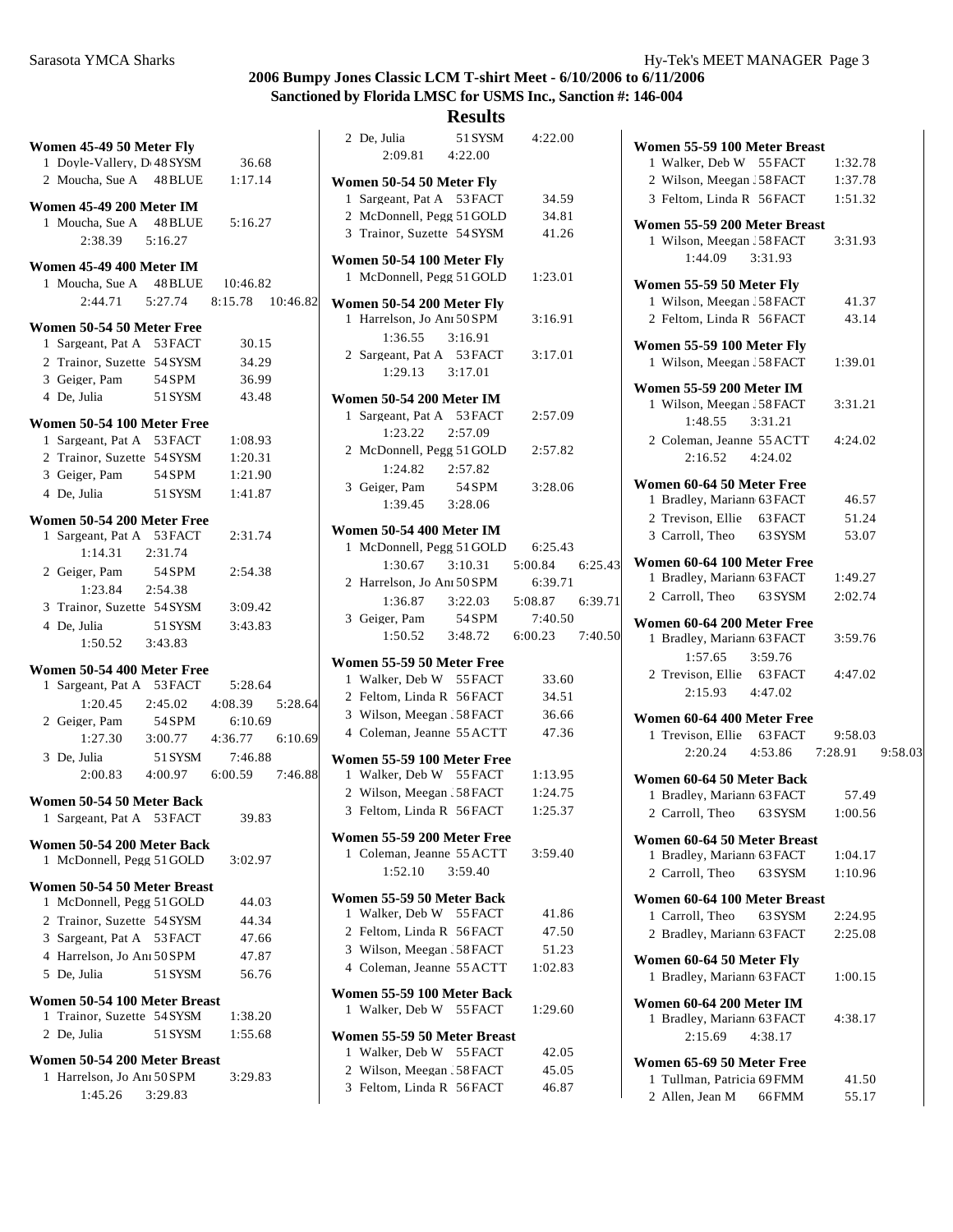| (Women 65-69 50 Meter Free)                                |                                                                        |
|------------------------------------------------------------|------------------------------------------------------------------------|
| 3 Hutinger, Margie 66 FMM                                  | 59.95                                                                  |
| Women 65-69 100 Meter Free                                 |                                                                        |
| 1 Tullman, Patricia 69 FMM                                 | 1:32.56                                                                |
| 2 McIntosh, Patrici 65 FACT                                | 1:56.00                                                                |
| 3 Hutinger, Margie 66 FMM                                  | 2:18.84                                                                |
|                                                            |                                                                        |
| Women 65-69 200 Meter Free<br>1 Tullman, Patricia 69 FMM   | 3:27.10                                                                |
| $1:42.11$ $3:27.10$                                        |                                                                        |
| 2 McIntosh, Patrici 65 FACT                                | 4:02.57                                                                |
| $1:56.82$ $4:02.57$                                        |                                                                        |
| 3 Hutinger, Margie 66 FMM                                  | 5:09.05                                                                |
| 2:30.61 5:09.05                                            |                                                                        |
|                                                            |                                                                        |
| Women 65-69 400 Meter Free                                 |                                                                        |
| 1 Tullman, Patricia 69 FMM 7:41.72                         |                                                                        |
|                                                            | 1:52.98 3:51.68 5:49.00 7:41.72                                        |
|                                                            | 2 McIntosh, Patrici 65 FACT 8:23.58<br>1:59.22 4:09.42 6:18.14 8:23.58 |
|                                                            |                                                                        |
| 3 Hutinger, Margie 66 FMM                                  | 10:42.12                                                               |
|                                                            | $2:40.11$ $5:23.45$ $8:07.68$ $10:42.12$                               |
| Women 65-69 50 Meter Back                                  |                                                                        |
| 1 Tullman, Patricia 69 FMM                                 | 53.95                                                                  |
| 2 Vetter, Helen L 66 FACT                                  | 1:04.63                                                                |
| 3 Allen, Jean M 66 FMM                                     | 1:05.00                                                                |
| Women 65-69 100 Meter Back                                 |                                                                        |
| 1 Tullman, Patricia 69 FMM                                 | 2:00.21                                                                |
| 2 Allen, Jean M 66 FMM                                     | 2:20.18                                                                |
| 3 Hutinger, Margie 66 FMM                                  | 2:39.58                                                                |
|                                                            |                                                                        |
| Women 65-69 50 Meter Breast<br>1 Allen, Jean M 66 FMM      | 1:00.05                                                                |
| 2 McIntosh, Patrici 65 FACT                                | 1:11.24                                                                |
|                                                            |                                                                        |
| Women 65-69 100 Meter Breast                               |                                                                        |
| 1 Allen, Jean M 66 FMM                                     | 2:11.11                                                                |
| Women 65-69 200 Meter Breast                               |                                                                        |
| 1 Allen, Jean M 66FMM                                      | 4:39.62                                                                |
| 2:14.66<br>4:39.62                                         |                                                                        |
| Women 65-69 50 Meter Fly                                   |                                                                        |
| Tullman, Patricia 69 FMM<br>1                              | 52.02                                                                  |
| McIntosh, Patrici 65 FACT<br>$\mathbf{2}$                  | 1:10.70                                                                |
|                                                            |                                                                        |
| Women 65-69 100 Meter Fly<br>Tullman, Patricia 69 FMM<br>1 | 2:04.31                                                                |
| 2 McIntosh, Patrici 65 FACT                                | 2:31.69                                                                |
| 3 Vetter, Helen L 66 FACT                                  | 2:38.33                                                                |
|                                                            |                                                                        |
| Women 65-69 200 Meter IM                                   |                                                                        |
| McIntosh, Patrici 65 FACT<br>1                             | 4:49.25                                                                |
| 2:25.36<br>4:49.25                                         |                                                                        |
| <b>Women 70-74 50 Meter Free</b>                           |                                                                        |
| 1 Henderson, Martl 70 FACT                                 | 45.02                                                                  |
| 2 Wear, Barbara 71 FACT                                    | 55.77                                                                  |

| Women 70-74 100 Meter Free<br>1 Henderson, Martl 70 FACT                         |         | 1:46.39                            |  |
|----------------------------------------------------------------------------------|---------|------------------------------------|--|
| 2 Wear, Barbara 71 FACT                                                          |         | 2:11.48                            |  |
|                                                                                  |         |                                    |  |
| Women 70-74 200 Meter Free                                                       |         |                                    |  |
| 1 Henderson, Martl 70 FACT                                                       |         | 3:43.08                            |  |
| 1:51.81                                                                          | 3:43.08 |                                    |  |
| 2 Wear, Barbara 71 FACT                                                          |         | 4:28.03                            |  |
| 2:08.27 4:28.03                                                                  |         |                                    |  |
| Women 70-74 400 Meter Free                                                       |         |                                    |  |
| 1 Wear, Barbara 71 FACT                                                          |         | 9:25.97                            |  |
|                                                                                  |         | 2:14.42  4:40.40  7:07.17  9:25.97 |  |
| Women 70-74 50 Meter Back<br>1 Henderson, Martl 70 FACT                          |         | 56.73                              |  |
| Women 70-74 100 Meter Back<br>1 Henderson, Martl 70 FACT                         |         | 2:03.52                            |  |
| Women 70-74 50 Meter Breast                                                      |         |                                    |  |
| 1 Wear, Barbara 71 FACT                                                          |         | 1:17.02                            |  |
| Women 70-74 100 Meter Breast<br>1 Wear, Barbara 71 FACT                          |         | 3:44.39                            |  |
| Women 70-74 50 Meter Fly                                                         |         |                                    |  |
| 1 Henderson, Martl 70 FACT                                                       |         | 53.18                              |  |
| Women 70-74 100 Meter Fly<br>1 Henderson, Martl 70 FACT                          |         | 2:03.77                            |  |
| <b>Women 70-74 200 Meter IM</b><br>1 Henderson, Martl 70 FACT<br>2:03.23 4:20.89 |         | 4:20.89                            |  |
| Women 75-79 50 Meter Free                                                        |         |                                    |  |
| Troy, Jean D 79 FMM<br>1                                                         |         | 42.28                              |  |
| 2 Durstein, Nancy 177 FACT                                                       |         | 49.65                              |  |
| 3 Campbell, Joan K 76 FACT                                                       |         | 51.23                              |  |
| Women 75-79 100 Meter Free                                                       |         |                                    |  |
| 1 Troy, Jean D 79 FMM                                                            |         | 1:34.38                            |  |
| 2 Campbell, Joan K 76 FACT                                                       |         | 1:56.38                            |  |
|                                                                                  |         |                                    |  |
| Women 75-79 400 Meter Free<br>1 Campbell, Joan K 76 FACT                         |         | 8:35.96                            |  |
|                                                                                  |         | 2:04.71  4:17.70  6:29.64  8:35.96 |  |
| 2 Durstein, Nancy 177 FACT                                                       |         | 8:50.14                            |  |
|                                                                                  |         | 2:08.78 4:25.41 6:42.68 8:50.14    |  |
|                                                                                  |         |                                    |  |
| Women 75-79 50 Meter Back<br>Durstein, Nancy 177 FACT 1:16.54<br>1.              |         |                                    |  |
| Women 75-79 50 Meter Breast                                                      |         |                                    |  |
| 1 Troy, Jean D 79 FMM                                                            |         | 1:03.26                            |  |
| Women 75-79 100 Meter Breast                                                     |         |                                    |  |
| Troy, Jean D 79 FMM<br>1                                                         |         | 2:16.06                            |  |
| 2 Campbell, Joan K 76 FACT 2:34.43                                               |         |                                    |  |
|                                                                                  |         |                                    |  |

| Women 75-79 200 Meter Breast<br>1 Campbell, Joan K 76 FACT<br>5:21.71<br>2:38.07 5:21.71              |  |
|-------------------------------------------------------------------------------------------------------|--|
| Women 75-79 100 Meter Fly<br>1 Troy, Jean D 79 FMM<br>2:12.14                                         |  |
| Women 75-79 200 Meter Fly<br>1 Campbell, Joan K 76 FACT 5:58.87<br>2:59.84 5:58.87                    |  |
| <b>Women 75-79 200 Meter IM</b><br>1 Troy, Jean D 79 FMM<br>4:18.83<br>2:12.08<br>4:18.83             |  |
| 2 Durstein, Nancy 177 FACT<br>5:02.62<br>$2:42.14$ $5:02.62$                                          |  |
| <b>Women 75-79 400 Meter IM</b><br>1 Troy, Jean D 79 FMM 9:19.91<br>2:17.27 4:47.65 7:20.42 9:19.91   |  |
| Women 80-84 50 Meter Free<br>1 Carr, Florence E 81 SYSM<br>41.20<br>2 Gordon, Edna B 80 FACT<br>56.05 |  |
| Women 80-84 100 Meter Free<br>1 Carr, Florence E 81 SYSM 1:42.18                                      |  |
| Women 80-84 200 Meter Free<br>1 Carr, Florence E 81 SYSM<br>4:14.85<br>2:08.56 4:14.85                |  |
| Women 80-84 400 Meter Free<br>1 Gordon, Edna B 80 FACT 9:23.15<br>2:14.95  4:39.05  7:02.78  9:23.15  |  |
| Women 80-84 50 Meter Back                                                                             |  |
| 1 Carr, Florence E 81 SYSM<br>55.95                                                                   |  |
| 2 Olsen, Gladys 80 FMM<br>1:16.73                                                                     |  |
| Women 80-84 100 Meter Back                                                                            |  |
| 1 Carr, Florence E 81 SYSM 2:15.51                                                                    |  |
| 2 Olsen, Gladys 80 FMM<br>2:44.45                                                                     |  |
| Women 80-84 200 Meter Back                                                                            |  |
| 5:11.63<br>1 Gordon, Edna B 80 FACT                                                                   |  |
| 2 Olsen, Gladys 80 FMM<br>5:23.24                                                                     |  |
| Women 80-84 50 Meter Breast                                                                           |  |
| 1 Carr, Florence E 81 SYSM<br>1:05.85                                                                 |  |
| Women 80-84 100 Meter Breast<br>1 Olsen, Gladys<br>80 FMM<br>2:50.48                                  |  |
| Women 80-84 200 Meter Breast<br>1 Olsen. Gladvs<br><b>80FMM</b><br>5:52.83<br>2:52.23   5:52.83       |  |
| Women 80-84 50 Meter Fly<br>1 Carr, Florence E 81 SYSM<br>1:02.94                                     |  |

2 Olsen, Gladys 80FMM 1:21.72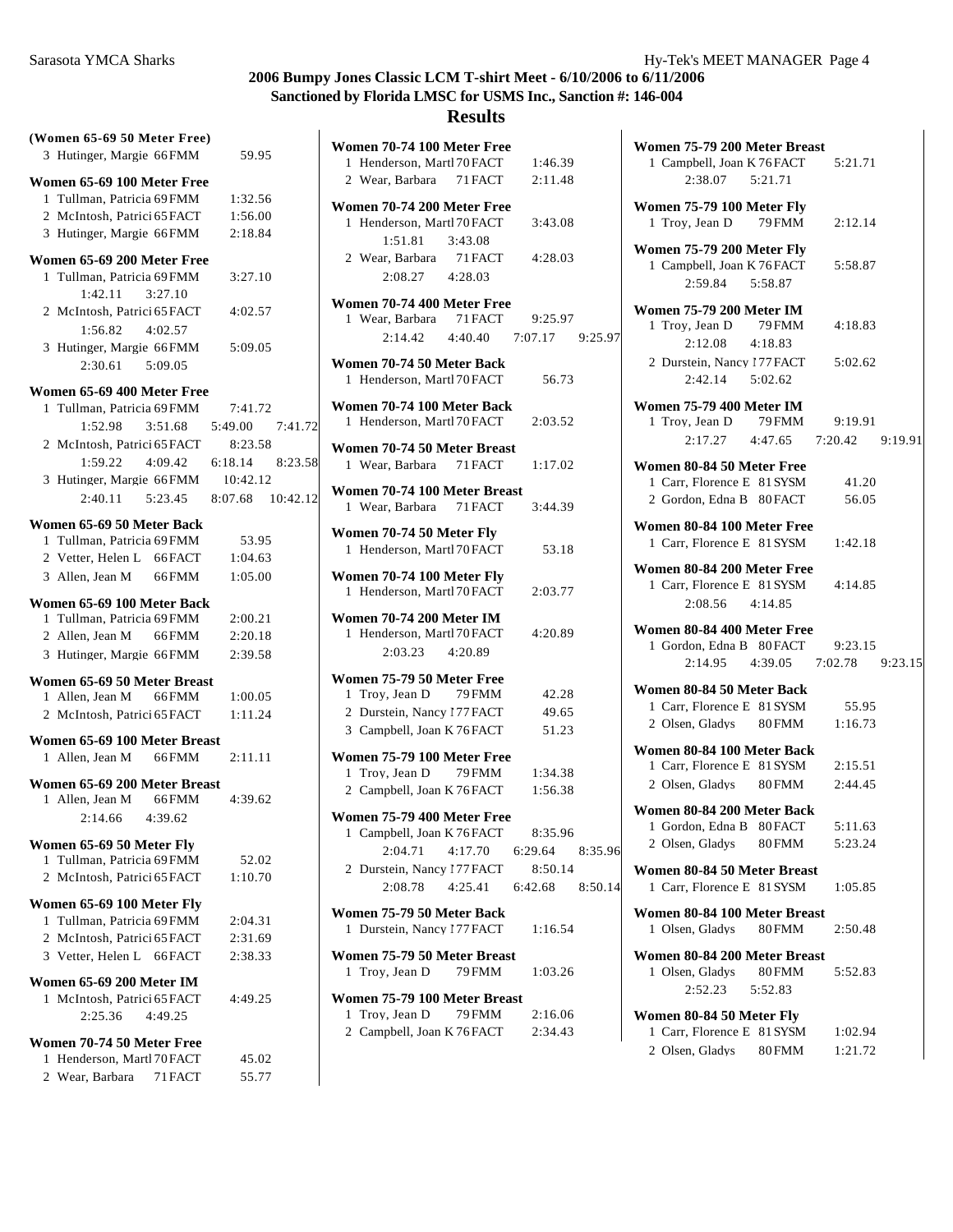#### **Results**

| Women 80-84 100 Meter Fly                                                 |          |                          |  |
|---------------------------------------------------------------------------|----------|--------------------------|--|
| 1 Olsen, Gladys 80 FMM                                                    |          | 3:01.34                  |  |
| Women 80-84 200 Meter Fly<br>1 Olsen, Gladys                              | $80$ FMM | 6:02.33                  |  |
| 2:56.25 6:02.33                                                           |          |                          |  |
| Women 80-84 200 Meter IM<br>1 Olsen, Gladys 80 FMM<br>$2:54.12$ $5:47.74$ |          | 5:47.74                  |  |
| Women 80-84 400 Meter IM                                                  |          |                          |  |
| 1 Olsen, Gladys 80 FMM 11:30.47                                           |          | 5:43.35 8:48.99 11:30.47 |  |
|                                                                           |          |                          |  |
| Women 85-89 50 Meter Free<br>1 Cederlund, Bunny 85 FACT                   |          | 51.02                    |  |
| Women 85-89 100 Meter Free                                                |          |                          |  |
| 1 Cederlund, Bunny 85 FACT                                                |          | 2:06.10                  |  |
| 2 Zint, Gertrud J 89 FMM                                                  |          | 3:03.15                  |  |
|                                                                           |          |                          |  |
| Women 85-89 200 Meter Free                                                |          |                          |  |
| 1 Cederlund, Bunny 85 FACT                                                |          | 4:32.21                  |  |
| 2:11.68 4:32.21                                                           |          |                          |  |
| 2 Zint, Gertrud J 89 FMM                                                  |          | 6:38.90                  |  |
| 3:11.83 6:38.90                                                           |          |                          |  |
| Women 85-89 50 Meter Back                                                 |          |                          |  |
| 1 Cederlund, Bunny 85 FACT                                                |          | 57.44                    |  |
| 2 Zint, Gertrud J 89 FMM                                                  |          | 1:19.73                  |  |
|                                                                           |          |                          |  |
| Women 85-89 100 Meter Back                                                |          |                          |  |
| 1 Cederlund, Bunny 85 FACT 2:11.57                                        |          |                          |  |
| 2 Zint, Gertrud J 89 FMM                                                  |          | 3:00.03                  |  |
| Women 85-89 200 Meter Back                                                |          |                          |  |
| 1 Cederlund, Bunny 85 FACT                                                |          | 4:40.09                  |  |
| 2 Zint. Gertrud J 89 FMM                                                  |          | 6:26.25                  |  |
|                                                                           |          |                          |  |
| Women 85-89 50 Meter Breast                                               |          |                          |  |
| 1 Zint, Gertrud J 89 FMM                                                  |          | 1:29.82                  |  |
| Women 85-89 100 Meter Breast                                              |          |                          |  |
| 1 Zint, Gertrud J 89 FMM                                                  |          | 3:31.44                  |  |
|                                                                           |          |                          |  |
| Women 85-89 200 Meter Breast                                              |          |                          |  |
| 1 Zint, Gertrud J 89 FMM                                                  |          | 7:45.60                  |  |
| 3:52.19 7:45.60                                                           |          |                          |  |
| Women 85-89 50 Meter Fly                                                  |          |                          |  |
| 1 Zint, Gertrud J 89 FMM                                                  |          | 2:22.64                  |  |
|                                                                           |          |                          |  |
| Women 85-89 200 Meter IM                                                  |          |                          |  |
| 1 Zint, Gertrud J 89 FMM                                                  |          | 7:51.26                  |  |
| 4:01.64 7:51.26                                                           |          |                          |  |
|                                                                           |          |                          |  |
| <b>Men 25-29 100 Meter Free</b><br>1 Goldstein, Bradle 26 SYSM            |          | 1:10.55                  |  |
|                                                                           |          |                          |  |
| <b>Men 25-29 200 Meter Free</b>                                           |          |                          |  |
| 1 Goldstein, Bradle 26 SYSM                                               |          | 2:35.26                  |  |
| 1:15.15  2:35.26                                                          |          |                          |  |
|                                                                           |          |                          |  |

| Men 25-29 100 Meter Breast<br>1 Goldstein, Bradle 26 SYSM                           | 1:23.58         |  |
|-------------------------------------------------------------------------------------|-----------------|--|
| Men 25-29 200 Meter Breast<br>1 Goldstein, Bradle 26 SYSM<br>1:35.24 3:09.90        | 3:09.90         |  |
| <b>Men 25-29 50 Meter Fly</b><br>1 Goldstein, Bradle 26 SYSM                        | 34.06           |  |
| <b>Men 25-29 100 Meter Fly</b><br>1 Goldstein, Bradle 26 SYSM                       | 1:17.96         |  |
| <b>Men 25-29 200 Meter IM</b><br>1 Goldstein, Bradle 26 SYSM<br>$1:21.27$ $2:48.70$ | 2:48.70         |  |
| Men 30-34 50 Meter Free                                                             |                 |  |
| 1 Watkins, Matt W 33 FMM                                                            | 34.59           |  |
| 2 Lavender, Christ 34 SYSM                                                          | 34.72           |  |
| 3 Isakov, Jerome 32 SCSF                                                            | 36.31           |  |
| <b>Men 30-34 100 Meter Free</b>                                                     |                 |  |
| 1 Watkins, Matt W 33 FMM                                                            | 1:14.37         |  |
| 2 Isakov, Jerome 32 SCSF                                                            | 1:18.97         |  |
|                                                                                     |                 |  |
| <b>Men 30-34 200 Meter Free</b>                                                     |                 |  |
| 1 Watkins, Matt W33FMM                                                              | 2:47.80         |  |
| $1:22.15$ $2:47.80$                                                                 |                 |  |
| 2 Isakov, Jerome 32 SCSF                                                            | 2:57.38         |  |
| $1:24.40$ $2:57.38$                                                                 |                 |  |
| 3 Lavender, Christ 34 SYSM                                                          | 3:06.28         |  |
| 1:28.28 3:06.28                                                                     |                 |  |
| Men 30-34 400 Meter Free                                                            |                 |  |
| 1 Watkins, Matt W 33 FMM                                                            | 6:02.91         |  |
| $1:25.63$ $2:58.60$                                                                 | 4:33.77 6:02.91 |  |
| 2 Isakov, Jerome 32 SCSF                                                            | 6:10.80         |  |
| $1:26.43$ $3:01.10$ $6:10.80$                                                       |                 |  |
|                                                                                     |                 |  |
| Men 30-34 100 Meter Back                                                            |                 |  |
| 1 Watkins, Matt W 33 FMM 1:32.35                                                    |                 |  |
| Men 30-34 50 Meter Breast                                                           |                 |  |
| 1 Isakov, Jerome 32 SCSF                                                            | 40.31           |  |
| 2 Watkins, Matt W 33 FMM                                                            | 48.75           |  |
| Men 30-34 100 Meter Breast                                                          |                 |  |
| Isakov, Jerome 32 SCSF 1:31.67<br>1                                                 |                 |  |
| 2 Watkins, Matt W 33 FMM 1:48.74                                                    |                 |  |
|                                                                                     |                 |  |
| Men 30-34 200 Meter Breast                                                          |                 |  |
| 1 Watkins, Matt W 33 FMM                                                            | 3:48.27         |  |
| $1:50.67$ $3:48.27$                                                                 |                 |  |
| <b>Men 30-34 50 Meter Fly</b>                                                       |                 |  |
| 1 Watkins, Matt W 33 FMM                                                            | 38.79           |  |
| <b>Men 30-34 200 Meter IM</b>                                                       |                 |  |
| 1 Watkins, Matt W 33 FMM 3:09.33                                                    |                 |  |
|                                                                                     |                 |  |

1:29.32 3:09.33

| Men 35-39 50 Meter Free           |                 |                                 |  |
|-----------------------------------|-----------------|---------------------------------|--|
| 1 Butcher, Paul G 38 BMSC         |                 | 32.31                           |  |
| 2 De, Tony                        | 39 SYSM         | 32.91                           |  |
| 3 Atkins, Scott 39 SYSM           |                 | 33.97                           |  |
| 4 Butler, Steve M 35 SYSM         |                 | 37.08                           |  |
| <b>Men 35-39 100 Meter Free</b>   |                 |                                 |  |
| 1 Butcher, Paul G 38 BMSC         |                 | 1:10.22                         |  |
| 2 De, Tony 39 SYSM                |                 | 1:14.01                         |  |
| 3 Butler, Steve M 35 SYSM         |                 | 1:29.12                         |  |
| <b>Men 35-39 200 Meter Free</b>   |                 |                                 |  |
| 1 Butcher, Paul G 38 BMSC         |                 | 2:46.70                         |  |
| 2 De, Tony 39 SYSM                |                 | 2:51.24                         |  |
| 1:24.88 2:51.24                   |                 |                                 |  |
| 3 Atkins, Scott 39 SYSM 2:51.72   |                 |                                 |  |
| 1:21.18 2:51.72                   |                 |                                 |  |
| 4 Butler, Steve M 35 SYSM         |                 | 3:19.67                         |  |
| 1:31.60 3:19.67                   |                 |                                 |  |
|                                   |                 |                                 |  |
| <b>Men 35-39 400 Meter Free</b>   |                 |                                 |  |
| 1 Butcher, Paul G 38 BMSC 6:02.09 |                 |                                 |  |
|                                   | 3:03.27 6:02.09 |                                 |  |
| 2 Atkins, Scott 39 SYSM 6:21.36   |                 |                                 |  |
|                                   |                 | 1:26.54 3:04.62 4:44.86 6:21.36 |  |
| 3 De, Tony 39 SYSM 6:23.17        |                 |                                 |  |
|                                   |                 | 1:35.18 3:18.04 4:56.57 6:23.17 |  |
| Men 35-39 50 Meter Back           |                 |                                 |  |
| 1 Lockaby, Jay R 36 SYSM          |                 | 29.72                           |  |
| 2 Butler, Steve M 35 SYSM         |                 | 48.00                           |  |
| <b>Men 35-39 100 Meter Back</b>   |                 |                                 |  |
| 1 Lockaby, Jay R 36 SYSM          |                 | 1:05.07                         |  |
| 2 Butler, Steve M 35 SYSM 2:00.07 |                 |                                 |  |
|                                   |                 |                                 |  |
| <b>Men 35-39 200 Meter Back</b>   |                 |                                 |  |
| 1 Lockaby, Jay R 36 SYSM          |                 | 2:23.11                         |  |
| Men 35-39 50 Meter Breast         |                 |                                 |  |
| 1 De, Tony 39 SYSM                |                 | 42.28                           |  |
| 2 Butcher, Paul G 38 BMSC         |                 | 45.53                           |  |
| 3 Butler, Steve M                 | 35 SYSM         | 56.66                           |  |
| Men 35-39 100 Meter Breast        |                 |                                 |  |
| 1 De, Tony                        | 39 SYSM         | 1:39.97                         |  |
|                                   |                 |                                 |  |
| Men 35-39 200 Meter Breast        |                 |                                 |  |
| 1 De, Tony                        | 39 SYSM         | 3:38.66                         |  |
| 1:50.69                           | 3:38.66         |                                 |  |
| <b>Men 35-39 50 Meter Flv</b>     |                 |                                 |  |
| 1 Lockaby, Jay R 36 SYSM          |                 | 27.86                           |  |
| 2 Butcher, Paul G 38 BMSC         |                 | 33.77                           |  |
| 3 Butler, Steve M 35 SYSM         |                 | 48.55                           |  |
| <b>Men 35-39 100 Meter Fly</b>    |                 |                                 |  |
| 1 Lockaby, Jay R 36 SYSM          |                 | 1:02.19                         |  |
| 2 Butcher, Paul G                 | 38 BMSC         | 1:21.57                         |  |
|                                   |                 |                                 |  |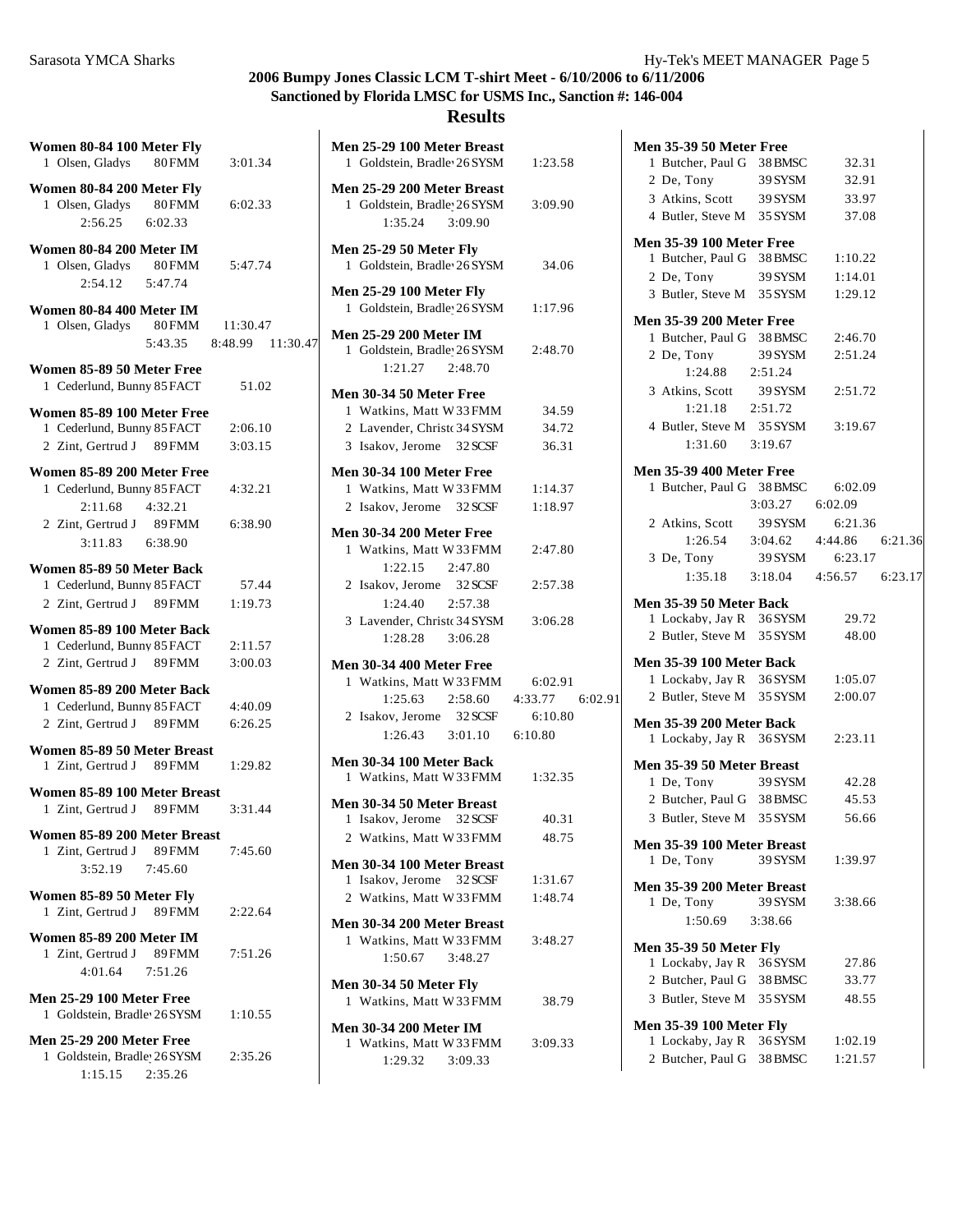| <b>Men 35-39 200 Meter IM</b><br>1 Butler, Steve M 35 SYSM 3:56.45<br>$1:48.70$ $3:56.45$                    |         | ľ |
|--------------------------------------------------------------------------------------------------------------|---------|---|
| <b>Men 35-39 400 Meter IM</b><br>1 Lockaby, Jay R 36 SYSM 5:30.01<br>$1:07.14$ $2:31.92$ $4:11.37$ $5:30.01$ |         |   |
| Men 40-44 50 Meter Free                                                                                      |         |   |
| 1 Bokorney, Mark 42 SYSM                                                                                     | 27.98   |   |
| 2 Pepe. Marshall 42 SYSM                                                                                     | 28.58   |   |
| 3 Fong, Jonathan C 42 SYSM                                                                                   | 30.24   | ľ |
| Men 40-44 100 Meter Free                                                                                     |         |   |
| 1 Bokorney, Mark 42 SYSM 1:03.77                                                                             |         |   |
| Men 40-44 200 Meter Free                                                                                     |         |   |
| 1 Fong, Jonathan C 42 SYSM 2:36.43                                                                           |         | ľ |
| $1:16.89$ $2:36.43$                                                                                          |         |   |
| Men 40-44 400 Meter Free                                                                                     |         | ľ |
| 1 Bokorney, Mark 42 SYSM 5:45.16                                                                             |         |   |
| 1:18.83 2:49.12 4:19.28 5:45.16                                                                              |         | ľ |
|                                                                                                              |         |   |
| Men 40-44 50 Meter Back<br>1 Fong, Jonathan C 42 SYSM                                                        | 36.62   |   |
| 2 Bokorney, Mark 42 SYSM                                                                                     | 38.40   | ľ |
|                                                                                                              |         |   |
| Men 40-44 50 Meter Breast                                                                                    |         | ľ |
| 1 Pepe, Marshall 42 SYSM                                                                                     | 33.51   |   |
| 2 Bokorney, Mark 42 SYSM 37.00                                                                               |         |   |
| Men 40-44 100 Meter Breast                                                                                   |         |   |
| 1 Pepe, Marshall 42 SYSM                                                                                     | 1:17.80 | ľ |
| 2 Bennett, Bob 44 SYSM                                                                                       | 1:25.62 |   |
| Men 40-44 50 Meter Fly                                                                                       |         | ľ |
| 1 Pepe, Marshall 42 SYSM 29.67                                                                               |         |   |
| <b>Men 40-44 200 Meter IM</b>                                                                                |         |   |
| 1 Bokorney, Mark 42 SYSM                                                                                     | 2:49.82 |   |
| $1:19.18$ $2:49.82$                                                                                          |         |   |
| 2 Fong, Jonathan C 42 SYSM                                                                                   | 2:53.43 | ľ |
| $1:21.72$ $2:53.43$                                                                                          |         |   |
| Men 45-49 50 Meter Free                                                                                      |         |   |
| 1 Allbritton, Steve 48 SCSF                                                                                  | 25.49   |   |
| 2 Calvert, Mark A 47 FACT                                                                                    | 26.93   |   |
| 3 Dawson, Jerry 46NTC                                                                                        | 27.42   |   |
| 4 Bennett, Ted J 47 BMSC                                                                                     | 31.84   |   |
| Men 45-49 100 Meter Free                                                                                     |         |   |
| 1 Dawson, Jerry 46NTC                                                                                        | 59.31   | Ŋ |
| 2 Calvert, Mark A 47 FACT                                                                                    | 59.42   |   |
| <b>Men 45-49 200 Meter Free</b>                                                                              |         |   |
| 1 Calvert, Mark A 47 FACT                                                                                    | 2:12.25 | ľ |
| 1:04.79 2:12.25                                                                                              |         |   |
| 2 Dawson, Jerry 46NTC                                                                                        | 2:12.96 |   |
| $1:05.48$ 2:12.96                                                                                            |         |   |
| 3 Bennett, Ted J 47 BMSC                                                                                     | 2:51.27 |   |
| 1:24.70  2:51.27                                                                                             |         |   |

| 4 Cajka, Paul 49 SYSM               |         | 5:22.25                                 |  |
|-------------------------------------|---------|-----------------------------------------|--|
| 2:33.85 5:22.25                     |         |                                         |  |
|                                     |         |                                         |  |
| <b>Men 45-49 400 Meter Free</b>     |         |                                         |  |
| 1 Dawson, Jerry 46NTC 4:45.40       |         |                                         |  |
|                                     |         | 1:09.94  2:23.09  3:35.44  4:45.40      |  |
| 2 Calvert, Mark A 47 FACT 4:59.53   |         |                                         |  |
|                                     |         | $1:11.54$ $2:27.80$ $3:44.14$ $4:59.53$ |  |
| 3 Cajka, Paul 49 SYSM 10:41.52      |         |                                         |  |
|                                     |         | 2:33.73   5:19.97   8:03.81   10:41.52  |  |
| Men 45-49 50 Meter Back             |         |                                         |  |
| 1 Dawson, Jerry 46NTC 34.04         |         |                                         |  |
| 2 Calvert, Mark A 47 FACT 34.24     |         |                                         |  |
| 3 Bennett, Ted J 47 BMSC 39.50      |         |                                         |  |
|                                     |         |                                         |  |
| Men 45-49 100 Meter Back            |         |                                         |  |
| 1 Calvert, Mark A 47 FACT 1:16.68   |         |                                         |  |
| Men 45-49 200 Meter Back            |         |                                         |  |
| 1 Calvert, Mark A 47 FACT 2:39.91   |         |                                         |  |
|                                     |         |                                         |  |
| Men 45-49 50 Meter Breast           |         |                                         |  |
| 1 Dawson, Jerry 46NTC 35.65         |         |                                         |  |
| 2 Allbritton, Steve 48 SCSF         |         | 36.43                                   |  |
| Men 45-49 100 Meter Breast          |         |                                         |  |
| 1 Dawson, Jerry 46NTC 1:18.80       |         |                                         |  |
|                                     |         |                                         |  |
| <b>Men 45-49 50 Meter Fly</b>       |         |                                         |  |
| 1 Dawson, Jerry 46NTC               |         | 29.21                                   |  |
| 2 Allbritton, Steve 48 SCSF         |         | 29.38                                   |  |
| <b>Men 45-49 100 Meter Fly</b>      |         |                                         |  |
| 1 Schwartz, Tom 46 SYSM 1:12.32     |         |                                         |  |
|                                     |         |                                         |  |
| <b>Men 45-49 200 Meter IM</b>       |         |                                         |  |
| 1 Allbritton, Steve 48 SCSF 2:45.91 |         |                                         |  |
| 1:18.23  2:45.91                    |         |                                         |  |
| 2 Bennett, Ted J 47 BMSC 3:26.01    |         |                                         |  |
| 1:40.53 3:26.01                     |         |                                         |  |
| Men 50-54 50 Meter Free             |         |                                         |  |
| 1 Hefner, David S 52 SYSM 26.91     |         |                                         |  |
| 2 Claflin, Casey 53 FACT 27.57      |         |                                         |  |
| 3 Erickson, Tim                     | 50 FLAQ | 28.22                                   |  |
| 4 McCormack, Kev 54 SYSM            |         | 28.64                                   |  |
| 5 Davie, Robert W 54LBG             |         | 29.89                                   |  |
| 6 Bowers, Bert                      | 52 SYSM | 29.98                                   |  |
| 7 Ozier, Joe W                      | 50 SYSM | 30.98                                   |  |
| 8 Macfarland, Chris 54 ACTT         |         | 39.35                                   |  |
|                                     |         |                                         |  |
| <b>Men 50-54 100 Meter Free</b>     |         |                                         |  |
| 1 Erickson, Tim 50FLAQ              |         | 1:01.02                                 |  |
| 2 Davie, Robert W 54LBG             |         | 1:06.43                                 |  |
| <b>Men 50-54 200 Meter Free</b>     |         |                                         |  |
| 1 Drennen, Mark 50 SYSM             |         | 2:08.54                                 |  |
| 1:04.25                             | 2:08.54 |                                         |  |
| 2 Erickson, Tim                     | 50 FLAQ | 2:12.52                                 |  |
| 1:05.96 2:12.52                     |         |                                         |  |
|                                     |         |                                         |  |
|                                     |         |                                         |  |

|       | 3 Claflin, Casey 53 FACT<br>$1:08.33$ $2:18.62$            | 2:18.62 |  |
|-------|------------------------------------------------------------|---------|--|
|       | 4 Davie, Robert W 54LBG                                    | 2:27.46 |  |
|       | 1:13.28 2:27.46                                            |         |  |
| 45.40 | 5 Macfarland, Chris 54 ACTT 3:25.83<br>$1:40.15$ $3:25.83$ |         |  |
| 59.53 | <b>Men 50-54 400 Meter Free</b>                            |         |  |
|       | 1 Drennen, Mark 50 SYSM 4:34.71                            |         |  |
| 41.52 | 1:09.80  2:19.51  3:28.19  4:34.71                         |         |  |
|       | 2 Erickson, Tim 50FLAQ                                     | 4:50.51 |  |
|       | $1:11.25$ $2:25.19$ $3:38.53$ $4:50.51$                    |         |  |
|       | 3 Davie, Robert W 54LBG                                    | 5:18.96 |  |
|       | 1:17.28 2:39.37 4:00.69 5:18.96                            |         |  |
|       | 4 Rotole, Gregory S 52 FACT                                | 7:42.12 |  |
|       | 1:49.97   3:53.02   5:50.01   7:42.12                      |         |  |
|       | 5 Plackis, Paul 52 FACT 8:26.15                            |         |  |
|       | $1:59.22$ $4:09.31$ $6:21.55$ $8:26.15$                    |         |  |
|       |                                                            |         |  |
|       | Men 50-54 50 Meter Back                                    |         |  |
|       | 1 Claflin, Casey 53 FACT                                   | 31.43   |  |
|       | 2 Hefner, David S 52 SYSM                                  | 32.56   |  |
|       | 3 McCormack, Kev 54 SYSM                                   | 34.96   |  |
|       | 4 Davie, Robert W 54LBG                                    | 38.19   |  |
|       | 5 Ozier, Joe W 50 SYSM                                     | 40.80   |  |
|       | 6 Macfarland, Chris 54 ACTT 1:02.92                        |         |  |
|       | Men 50-54 100 Meter Back                                   |         |  |
|       | 1 Claflin, Casey 53 FACT 1:10.80                           |         |  |
|       | 2 Erickson, Tim 50 FLAQ 1:18.03                            |         |  |
|       | $1:18.17$ $1:18.03$                                        |         |  |
|       | 3 Davie, Robert W 54LBG                                    | 1:23.71 |  |
|       | 4 Rotole, Gregory S 52 FACT                                | 2:03.70 |  |
|       | Men 50-54 200 Meter Back                                   |         |  |
|       | 1 Claflin, Casey 53 FACT                                   | 2:37.12 |  |
|       | 2 Drennen, Mark 50 SYSM 2:38.23                            |         |  |
|       | 3 Hefner, David S 52 SYSM 2:49.76                          |         |  |
|       | 4 Davie, Robert W 54LBG 3:03.80                            |         |  |
|       | 5 Rotole, Gregory S 52 FACT 4:16.53                        |         |  |
|       | Men 50-54 50 Meter Breast                                  |         |  |
|       | 1 Drennen, Mark 50 SYSM                                    | 36.27   |  |
|       | 2 Ruelf, Michael J 53 FACT                                 | 36.98   |  |
|       | 3 Bowers, Bert<br>52 SYSM                                  | 41.99   |  |
|       | 4 Plackis, Paul 52 FACT                                    | 43.71   |  |
|       | Men 50-54 100 Meter Breast                                 |         |  |
|       | 1 Ruelf, Michael J 53 FACT                                 | 1:22.44 |  |
|       | 2 Ozier, Joe W 50 SYSM                                     | 1:32.40 |  |
|       | 3 Plackis, Paul 52 FACT                                    | 1:39.09 |  |
|       | Men 50-54 200 Meter Breast                                 |         |  |
|       | 1 Drennen, Mark 50 SYSM                                    | 2:52.06 |  |
|       | 1:24.69<br>2:52.06                                         |         |  |
|       | 2 Erickson, Tim 50FLAQ                                     | 3:05.30 |  |
|       | 1:29.55<br>3:05.30                                         |         |  |
|       | 3 Plackis, Paul<br>52 FACT                                 | 3:53.72 |  |
|       | 1:54.75   3:53.72                                          |         |  |
|       |                                                            |         |  |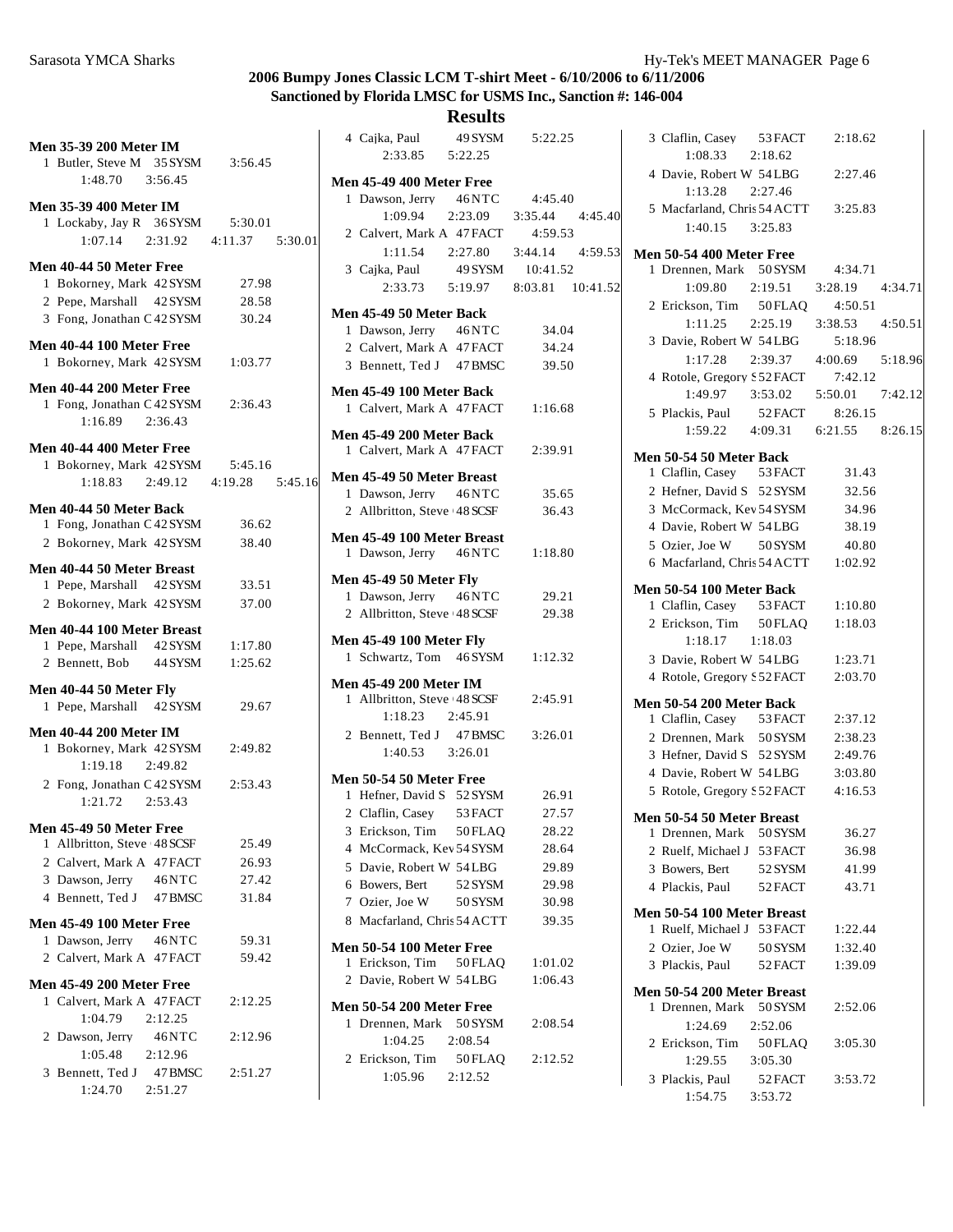| (Men 50-54 200 Meter Breast)                                |                         | 2 D             |
|-------------------------------------------------------------|-------------------------|-----------------|
| 4 Rotole, Gregory § 52 FACT                                 | 4:39.78                 | 3P <sub>i</sub> |
| 2:14.44 4:39.78                                             |                         | Men 5           |
|                                                             |                         | 1 D             |
| Men 50-54 50 Meter Fly<br>1 McCormack, Kev 54 SYSM          | 29.66                   | $2$ P           |
| 2 Hefner, David S 52 SYSM                                   | 29.75                   |                 |
| 3 Claflin, Casey 53 FACT                                    | 29.99                   | Men 5           |
| 4 Drennen, Mark 50 SYSM                                     | 31.12                   | $1 \text{S}$    |
| 5 Ruelf, Michael J 53 FACT                                  | 31.66                   | $2$ P           |
| 6 Bowers, Bert<br>52 SYSM                                   | 32.92                   | Men 5           |
|                                                             |                         | 1 W             |
| <b>Men 50-54 100 Meter Fly</b>                              |                         | 2D              |
| 1 Ruelf, Michael J 53 FACT                                  | 1:09.37                 | 3 P             |
| <b>Men 50-54 200 Meter IM</b>                               |                         | Men 5           |
| 1 Drennen, Mark 50 SYSM                                     | 2:32.93                 | $1 \mathrm{V}$  |
| 1:15.82<br>2:32.93                                          |                         | 2D              |
| 2 Erickson, Tim 50FLAQ                                      | 2:36.06                 |                 |
| 1:14.65<br>2:36.06                                          |                         | Men 5           |
| 3 Ruelf, Michael J 53 FACT                                  | 2:44.16                 | 1 W             |
| $1:17.06$ $2:44.16$                                         |                         |                 |
| 4 Plackis, Paul<br>52 FACT                                  | 4:01.10                 | 2 D             |
| $2:02.35$ $4:01.10$                                         |                         |                 |
| 5 Rotole, Gregory S 52 FACT                                 | 4:10.77                 | 3A              |
| $2:04.27$ $4:10.77$                                         |                         |                 |
| <b>Men 50-54 400 Meter IM</b>                               |                         | Men 5           |
| 1 Erickson, Tim 50FLAQ                                      | 5:38.84                 | 1 C             |
| 1:12.36                                                     | 2:43.43 4:26.02 5:38.84 | 2 C             |
|                                                             |                         |                 |
|                                                             |                         |                 |
| <b>Men 55-59 50 Meter Free</b>                              |                         | Men 5<br>1 C    |
| 1 Schmidt, George 156 GOLD                                  | 27.97                   |                 |
| 2 Carroll, Timothy 55 FACT                                  | 29.31                   | Men 5           |
| 3 Donnelly, James 57 FACT                                   | 30.42                   | 1 In            |
| 4 Vazmina, Rudy J 56 SYSM                                   | 30.73                   |                 |
| <b>Men 55-59 100 Meter Free</b>                             |                         | 2D              |
| 1 Walker, Rick B 56 SYSM                                    | 1:04.32                 |                 |
| 2 Inman, Grant M 55 MAM                                     | 1:09.37                 | $3\,C$          |
| 3 Cornell, Tom 59 SYSM                                      | 1:16.29                 |                 |
| <b>Men 55-59 200 Meter Free</b>                             |                         | --- H           |
| 1 Schmidt, George 156 GOLD                                  | 2:26.01                 |                 |
| 1:09.51<br>2:26.01                                          |                         | Men 5           |
| 2 Inman, Grant M 55 MAM                                     | 2:32.49                 | 1 In            |
| 2:32.49<br>1:15.87                                          |                         |                 |
| 3 Howle, Gary A 55 SYSM                                     | 2:37.30                 | Men 6           |
| 1:16.80<br>2:37.30                                          |                         | 1 M             |
| <b>Men 55-59 400 Meter Free</b>                             |                         | 2 W             |
| 1 Inman, Grant M 55 MAM                                     | 5:27.87                 | 3T              |
| 1:20.17<br>2:45.24                                          | 4:09.09 5:27.87         | 4 R             |
| 2 Parsons, Roger L 59 GOLD                                  | 6:08.79                 | 5T              |
| 1:28.03<br>3:03.60                                          | 4:38.84 6:08.79         |                 |
|                                                             | 6:19.90                 | Men 6<br>1 M    |
| 3 Cornell, Tom 59 SYSM<br>1:27.28 3:05.38 4:44.72 6:19.90   |                         | 2 R             |
|                                                             |                         | 3 <sub>M</sub>  |
| Men 55-59 50 Meter Back<br>1 Schmidt, George 156 GOLD 34.69 |                         |                 |

|              |                                                                 | 2 Donnelly, James 57 FACT | 38.45     |         |
|--------------|-----------------------------------------------------------------|---------------------------|-----------|---------|
|              | 3 Parsons, Roger L 59 GOLD                                      |                           | 39.66     |         |
|              |                                                                 |                           |           |         |
|              | <b>Men 55-59 100 Meter Back</b>                                 |                           |           |         |
|              | 1 Donnelly, James 57 FACT                                       |                           | 1:25.43   |         |
|              | 2 Parsons, Roger L 59 GOLD 1:27.00                              |                           |           |         |
|              | <b>Men 55-59 200 Meter Back</b>                                 |                           |           |         |
|              | 1 Schmidt, George 156 GOLD 2:43.98                              |                           |           |         |
|              | 2 Parsons, Roger L 59 GOLD 3:19.39                              |                           |           |         |
|              |                                                                 |                           |           |         |
|              | Men 55-59 50 Meter Breast                                       |                           |           |         |
|              | 1 Walker, Rick B 56 SYSM                                        |                           | 35.99     |         |
|              | 2 Donnelly, James 57 FACT                                       |                           | 38.78     |         |
|              | 3 Parsons, Roger L 59 GOLD                                      |                           | 42.72     |         |
|              |                                                                 |                           |           |         |
|              | Men 55-59 100 Meter Breast<br>1 Vazmina, Rudy J 56 SYSM 1:23.95 |                           |           |         |
|              |                                                                 |                           |           |         |
|              | 2 Donnelly, James 57 FACT 1:26.38                               |                           |           |         |
|              | Men 55-59 200 Meter Breast                                      |                           |           |         |
|              | 1 Walker, Rick B 56 SYSM                                        |                           | 2:59.86   |         |
|              | 1:28.27                                                         | 2:59.86                   |           |         |
|              | 2 Donnelly, James 57 FACT                                       |                           | 3:18.64   |         |
|              | 1:32.50 3:18.64                                                 |                           |           |         |
|              | 3 Aldrich, Robert E 57 SPM                                      |                           | 3:24.03   |         |
|              | 1:37.61 3:24.03                                                 |                           |           |         |
|              |                                                                 |                           |           |         |
|              | <b>Men 55-59 50 Meter Fly</b>                                   |                           |           |         |
|              | 1 Carroll, Timothy 55 FACT                                      |                           | 33.36     |         |
|              | 2 Cornell, Tom 59 SYSM                                          |                           | 36.09     |         |
|              | <b>Men 55-59 100 Meter Fly</b>                                  |                           |           |         |
|              | 1 Cornell, Tom 59 SYSM                                          |                           | 1:34.07   |         |
|              |                                                                 |                           |           |         |
|              | <b>Men 55-59 200 Meter IM</b>                                   |                           |           |         |
|              |                                                                 |                           |           |         |
|              | 1 Inman, Grant M 55 MAM                                         |                           | 2:47.91   |         |
|              | 1:22.28 2:47.91                                                 |                           |           |         |
|              | 2 Donnelly, James 57 FACT                                       |                           | 3:03.14   |         |
|              | 1:28.39 3:03.14                                                 |                           |           |         |
|              | 3 Cornell, Tom 59 SYSM                                          |                           | 3:20.78   |         |
|              | $1:36.80$ $3:20.78$                                             |                           |           |         |
|              | --- Howle, Gary A 55 SYSM                                       |                           | <b>DQ</b> |         |
|              | 1:27.83                                                         | <b>DQ</b>                 |           |         |
|              |                                                                 |                           |           |         |
|              | <b>Men 55-59 400 Meter IM</b>                                   |                           |           |         |
| 1            | Inman, Grant M 55 MAM                                           |                           | 6:08.28   |         |
|              | 1:23.20                                                         | 3:01.80                   | 4:47.25   | 6:08.28 |
|              | <b>Men 60-64 50 Meter Free</b>                                  |                           |           |         |
|              | 1 Mogal, James R 60 GOLD                                        |                           | 30.75     |         |
|              | 2 Wallace, William 62 FACT                                      |                           | 31.42     |         |
|              | 3 Trimble, Gary                                                 | 64 SYSM                   | 32.71     |         |
|              | 4 Rodenfels, Bill 64 FACT                                       |                           | 36.13     |         |
|              | 5 Trevison, Rick 64 FACT                                        |                           | 39.63     |         |
|              |                                                                 |                           |           |         |
|              | Men 60-64 100 Meter Free                                        |                           |           |         |
| $\mathbf{1}$ | Mogal, James R 60 GOLD                                          |                           | 1:11.68   |         |
|              | 2 Rodenfels, Bill 64 FACT                                       |                           | 1:21.89   |         |
|              | 3 Mraovich, Robert 64 FACT                                      |                           | 1:48.94   |         |

| Men 60-64 200 Meter Free                                      |         |  |
|---------------------------------------------------------------|---------|--|
| 1 Mogal, James R 60 GOLD 2:47.60                              |         |  |
| 1:23.20 2:47.60                                               |         |  |
| 2 Wallace, William 62 FACT                                    | 2:54.84 |  |
| 1:24.40 2:54.84<br>3 Rodenfels, Bill 64 FACT                  | 3:02.39 |  |
| 1:26.97 3:02.39                                               |         |  |
| 4 Trevison, Rick 64 FACT                                      | 3:19.23 |  |
| $1:37.41$ $3:19.23$                                           |         |  |
| 5 Mraovich, Robert 64 FACT                                    | 4:04.51 |  |
| $2:00.25$ $4:04.51$                                           |         |  |
|                                                               |         |  |
| Men 60-64 400 Meter Free                                      | 5:58.62 |  |
| 1 Trimble, Gary 64 SYSM<br>1:25.38  2:56.41  4:29.26  5:58.62 |         |  |
| 2 Rodenfels, Bill<br>64 FACT                                  | 6:45.43 |  |
| $1:35.03$ $3:20.65$ $5:06.73$ $6:45.43$                       |         |  |
| 3 Trevison, Rick 64 FACT                                      | 7:05.91 |  |
| $1:40.32$ $3:29.34$ $5:20.84$ $7:05.91$                       |         |  |
| 4 Mraovich, Robert 64 FACT 8:31.13                            |         |  |
| 2:02.63 4:13.15 6:26.89 8:31.13                               |         |  |
| Men 60-64 50 Meter Back                                       |         |  |
| 1 Mogal, James R 60 GOLD                                      | 40.52   |  |
| 2 Trimble, Gary 64 SYSM                                       | 41.12   |  |
| 3 Wallace, William 62 FACT                                    | 43.05   |  |
| 4 Rodenfels, Bill 64 FACT                                     | 50.36   |  |
| Men 60-64 100 Meter Back                                      |         |  |
| 1 Mogal, James R 60 GOLD 1:36.03                              |         |  |
| 1:35.90 1:36.03                                               |         |  |
| 2 Rodenfels, Bill 64 FACT                                     | 1:50.05 |  |
|                                                               |         |  |
| Men 60-64 200 Meter Back<br>1 Mraovich, Robert 64 FACT        | 4:41.94 |  |
|                                                               |         |  |
| Men 60-64 50 Meter Breast                                     |         |  |
| 1 Wallace, William 62 FACT                                    | 40.95   |  |
| 2 Wakelin, Fred W 64 FACT                                     | 44.37   |  |
| Men 60-64 100 Meter Breast                                    |         |  |
| 1 Wallace, William 62 FACT                                    | 1:33.63 |  |
| 2 Trimble, Gary 64 SYSM                                       | 1:33.65 |  |
| 3 Wakelin, Fred W 64 FACT                                     | 1:34.54 |  |
| Men 60-64 200 Meter Breast                                    |         |  |
| 1 Trimble, Gary<br>64 SYSM                                    | 3:32.88 |  |
| 1:41.95<br>3:32.88                                            |         |  |
| 2 Wallace, William 62 FACT                                    | 3:42.27 |  |
| $1:46.47$ $3:42.27$                                           |         |  |
| 3 Wakelin, Fred W 64 FACT                                     | 3:44.35 |  |
| $1:49.17$ $3:44.35$                                           |         |  |
| Men 60-64 50 Meter Fly                                        |         |  |
| 1 Wallace, William 62 FACT                                    | 37.67   |  |
| 2 Rodenfels, Bill 64 FACT                                     | 40.46   |  |
| <b>Men 60-64 200 Meter IM</b>                                 |         |  |
| 1 Mraovich, Robert 64 FACT                                    | 4:40.33 |  |
| 2:18.85 4:40.33                                               |         |  |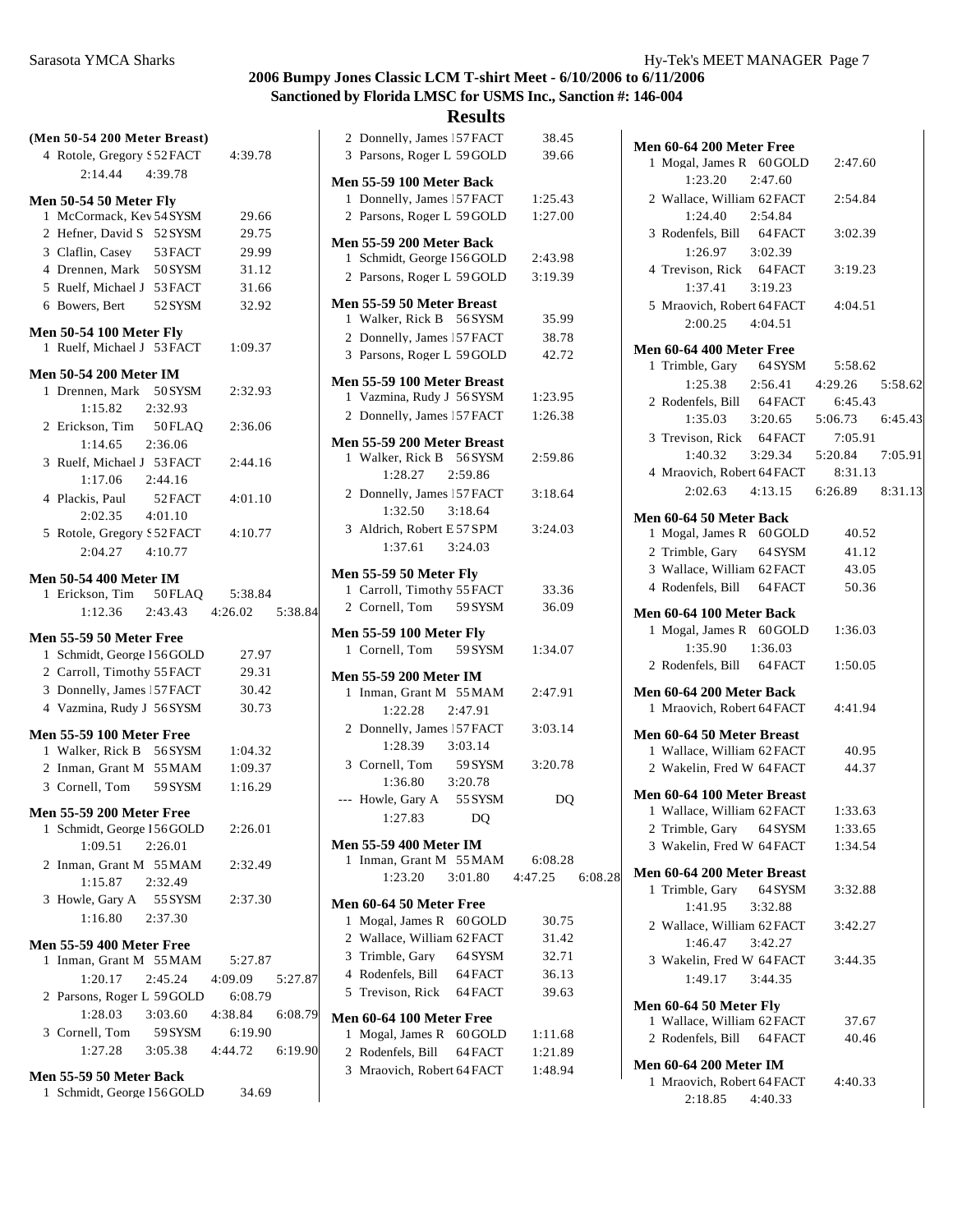## **Results**

|  | Men 65-69 50 Meter Free                                     |         |         |  |
|--|-------------------------------------------------------------|---------|---------|--|
|  | 1 McIntyre, David 69 GOLD                                   |         | 31.82   |  |
|  | 2 Dye, Dean                                                 | 65 SYSM | 33.12   |  |
|  | 3 Stollmeyer, Mich 69 FACT                                  |         | 33.78   |  |
|  | 4 Browne, James F 68 FMM                                    |         | 37.52   |  |
|  | 5 Hollander, Martir 67 SYSM                                 |         | 37.61   |  |
|  | 6 Detra, Bill 66 SYSM                                       |         | 40.19   |  |
|  | <b>Men 65-69 100 Meter Free</b>                             |         |         |  |
|  | 1 Hopkins, Gaylord 65 FMM                                   |         | 1:10.17 |  |
|  | 2 Browne, James F 68 FMM                                    |         | 1:22.58 |  |
|  | 3 Hollander, Martii 67 SYSM                                 |         | 1:28.95 |  |
|  |                                                             |         |         |  |
|  | <b>Men 65-69 200 Meter Free</b>                             |         |         |  |
|  | 1 Hopkins, Gaylord 65 FMM                                   |         | 2:34.46 |  |
|  | 1:14.43 2:34.46<br>2 Stollmeyer, Mich 69 FACT               |         |         |  |
|  | 1:25.78 2:53.01                                             |         | 2:53.01 |  |
|  | 3 Browne, James F 68 FMM                                    |         | 3:06.71 |  |
|  | 1:29.11 3:06.71                                             |         |         |  |
|  | 4 Detra, Bill                                               | 66 SYSM | 3:25.30 |  |
|  | $1:42.59$ $3:25.30$                                         |         |         |  |
|  | 5 Hollander, Martii 67 SYSM                                 |         | 3:35.87 |  |
|  | 1:38.40 3:35.87                                             |         |         |  |
|  |                                                             |         |         |  |
|  | <b>Men 65-69 400 Meter Free</b>                             |         |         |  |
|  | 1 Hopkins, Gaylord 65 FMM                                   |         | 5:41.49 |  |
|  | $1:21.68$ $2:50.37$ $4:18.93$ $5:41.49$                     |         |         |  |
|  | 2 Stollmeyer, Mich 69 FACT                                  |         | 6:25.70 |  |
|  | $1:33.73$ $3:15.38$ $4:56.11$ $6:25.70$                     |         |         |  |
|  | 3 Browne, James F 68 FMM<br>1:40.09 3:27.95 5:15.02 6:57.90 |         | 6:57.90 |  |
|  |                                                             |         |         |  |
|  | Men 65-69 50 Meter Back                                     |         |         |  |
|  | 1 Dye, Dean 65 SYSM                                         |         | 42.78   |  |
|  | 2 Hollander, Martii 67 SYSM                                 |         | 53.88   |  |
|  | Men 65-69 100 Meter Back                                    |         |         |  |
|  | 1 Hopkins, Gaylord 65 FMM 1:25.70                           |         |         |  |
|  | 2 Dye, Dean                                                 | 65 SYSM | 1:32.82 |  |
|  | 3 Springer, Allan D 67 SYSM                                 |         | 2:09.85 |  |
|  | Men 65-69 200 Meter Back                                    |         |         |  |
|  | 1 Dye, Dean                                                 | 65 SYSM | 3:21.40 |  |
|  | 2 Springer, Allan D 67 SYSM                                 |         | 4:34.12 |  |
|  |                                                             |         |         |  |
|  | Men 65-69 50 Meter Breast<br>1 Messineo, Doug 66 FACT       |         | 43.38   |  |
|  |                                                             |         |         |  |
|  | Men 65-69 100 Meter Breast                                  |         |         |  |
|  | 1 Messineo, Doug 66 FACT                                    |         | 1:38.79 |  |
|  | 2 Hollander, Martii 67 SYSM                                 |         | 2:04.31 |  |
|  | Men 65-69 200 Meter Breast                                  |         |         |  |
|  | 1 Messineo, Doug 66 FACT                                    |         | 3:44.21 |  |
|  | 1:48.42   3:44.21                                           |         |         |  |
|  | Men 65-69 50 Meter Fly                                      |         |         |  |
|  | 1 Browne, James F 68 FMM                                    |         | 46.43   |  |
|  |                                                             |         |         |  |

| <b>Men 65-69 100 Meter Fly</b>                               |                |         |
|--------------------------------------------------------------|----------------|---------|
| 1 Messineo, Doug 66 FACT 1:47.33                             |                |         |
| 2 Browne, James F 68 FMM 1:52.93                             |                |         |
| <b>Men 65-69 200 Meter Fly</b>                               |                |         |
| 1 Browne, James F 68 FMM                                     | 4:29.25        |         |
| 2:09.98 4:29.25                                              |                |         |
|                                                              |                |         |
| <b>Men 65-69 200 Meter IM</b>                                |                |         |
| 1 Messineo, Doug 66 FACT 3:31.86                             |                |         |
| 1:45.89<br>3:31.86                                           |                |         |
| 2 Doffing, Lawrenc 67 UNAT 3:42.89                           |                |         |
| 1:50.39 3:42.89                                              |                |         |
| <b>Men 65-69 400 Meter IM</b>                                |                |         |
| 1 Messineo, Doug 66 FACT 7:59.57                             |                |         |
| 1:51.40  4:04.76  6:05.69  7:59.57                           |                |         |
| 2 Browne, James F 68 FMM                                     | 8:43.56        |         |
| 2:00.59 4:22.30 6:52.30 8:43.56                              |                |         |
|                                                              |                |         |
| <b>Men 70-74 50 Meter Free</b>                               |                |         |
| 1 Geer, Dren<br>72 SYSM                                      | 32.96          |         |
| 2 Rey, Luis G 71 FMM                                         | 46.89          |         |
| <b>Men 70-74 100 Meter Free</b>                              |                |         |
| 1 Geer, Dren 72 SYSM 1:12.34                                 |                |         |
| 2 Rey, Luis G 71 FMM                                         | 1:54.88        |         |
|                                                              |                |         |
| <b>Men 70-74 200 Meter Free</b>                              |                |         |
| 1 Geer, Dren 72 SYSM                                         | 2:47.61        |         |
| $1:21.11$ $2:47.61$                                          |                |         |
| <b>Men 70-74 100 Meter Back</b>                              |                |         |
| 1 Weatherbee, Chai 74 FMM 1:48.50                            |                |         |
|                                                              |                |         |
| Men 70-74 100 Meter Breast<br>1 Weatherbee, Chai 74 FMM      | 1:57.04        |         |
|                                                              |                |         |
| Men 70-74 200 Meter Breast                                   |                |         |
| 1 Weatherbee, Chai 74 FMM 4:24.03                            |                |         |
| 2:08.66 4:24.03                                              |                |         |
| <b>Men 70-74 100 Meter Fly</b>                               |                |         |
| 1 Weatherbee, Chai 74 FMM                                    | 1:54.97        |         |
|                                                              |                |         |
| <b>Men 70-74 200 Meter IM</b>                                |                |         |
| 1 Weatherbee, Chai 74 FMM                                    | 3:45.21        |         |
| $1:54.43$ $3:45.21$                                          |                |         |
| <b>Men 70-74 400 Meter IM</b>                                |                |         |
| 1 Weatherbee, Chai 74 FMM                                    | 8:00.66        |         |
| 2:01.90 4:09.02 6:26.42                                      |                | 8:00.66 |
|                                                              |                |         |
| <b>Men 75-79 50 Meter Free</b><br>1 Ferris, Harold<br>76 SPM |                |         |
| 2 Koenig, Thomas 75 SPM                                      | 38.12<br>43.06 |         |
|                                                              |                |         |
| 3 Cornell, John E 79 FACT                                    | 44.03          |         |
| 4 Randall, Charlie F 78 SYSM                                 | 44.19          |         |
| <b>Men 75-79 100 Meter Free</b>                              |                |         |
| 1 Ferris, Harold<br>76 SPM                                   | 1:34.99        |         |
| 2 Koenig, Thomas 75 SPM                                      | 1:39.49        |         |

3 Cornell, John E 79FACT 1:41.72

| 4 Randall, Charlie F 78 SYSM                            | 1:46.06 |  |
|---------------------------------------------------------|---------|--|
| 5 Williams, Robert 79 FMM                               | 1:59.41 |  |
| <b>Men 75-79 200 Meter Free</b>                         |         |  |
| 1 Ferris, Harold 76 SPM                                 | 3:52.22 |  |
| $1:56.05$ $3:52.22$                                     |         |  |
| 2 Randall, Charlie F 78 SYSM                            | 3:54.10 |  |
|                                                         |         |  |
| 3 Cornell, John E 79 FACT                               | 4:03.31 |  |
| 2:00.30 4:03.31                                         |         |  |
| 4 Williams, Robert 79 FMM                               |         |  |
| 2:13.15 4:44.24                                         | 4:44.24 |  |
|                                                         |         |  |
| <b>Men 75-79 400 Meter Free</b>                         |         |  |
| 1 Cornell, John E 79 FACT 8:44.08                       |         |  |
| 2:04.49  4:21.72  6:34.91  8:44.08                      |         |  |
| Men 75-79 50 Meter Back                                 |         |  |
| 1 Koenig, Thomas 75 SPM                                 | 49.37   |  |
| 2 Ferris, Harold 76SPM                                  | 51.76   |  |
| 3 Williams, Robert 79 FMM                               | 54.30   |  |
|                                                         |         |  |
| <b>Men 75-79 100 Meter Back</b>                         |         |  |
| 1 Williams, Robert 79 FMM 2:00.28                       |         |  |
| 2 Ferris, Harold 76SPM                                  | 2:03.38 |  |
| <b>Men 75-79 200 Meter Back</b>                         |         |  |
| 1 Williams, Robert 79 FMM                               | 4:35.63 |  |
| 2:11.18 4:35.63                                         |         |  |
|                                                         |         |  |
| Men 75-79 50 Meter Breast                               |         |  |
| 1 MacDonald, Robt 78 FACT                               | 45.35   |  |
| 2 Koenig, Thomas 75 SPM                                 | 50.19   |  |
| 3 Cornell, John E 79 FACT                               | 56.58   |  |
| 4 Williams, Robert 79 FMM                               | 1:32.22 |  |
| Men 75-79 100 Meter Breast                              |         |  |
| 1 MacDonald, Rob(78 FACT                                | 1:41.67 |  |
| 2 Koenig, Thomas 75 SPM                                 | 2:03.51 |  |
| 3 Williams, Robert 79 FMM                               | 2:35.41 |  |
|                                                         |         |  |
| Men 75-79 200 Meter Breast<br>1 MacDonald, Robt 78 FACT | 3:42.22 |  |
| 1:48.84 3:42.22                                         |         |  |
| 2 Williams, Robert 79FMM                                | 6:53.46 |  |
| 3:23.06<br>6:53.46                                      |         |  |
|                                                         |         |  |
| <b>Men 75-79 50 Meter Fly</b>                           |         |  |
| 1 MacDonald, Robt 78 FACT                               | 45.40   |  |
| 2 Williams, Robert 79 FMM                               | 1:16.23 |  |
| <b>Men 75-79 200 Meter IM</b>                           |         |  |
| 1 MacDonald, Robe 78 FACT                               | 3:44.22 |  |
| 2 Williams, Robert 79 FMM                               | 5:29.58 |  |
| 2:39.24 5:29.58                                         |         |  |
|                                                         |         |  |
| Men 80-84 50 Meter Free                                 |         |  |
| 1 Woods, John M 83 UNAT                                 | 53.40   |  |
| 2 Schofield, Elliott 84 FACT                            | 1:08.93 |  |